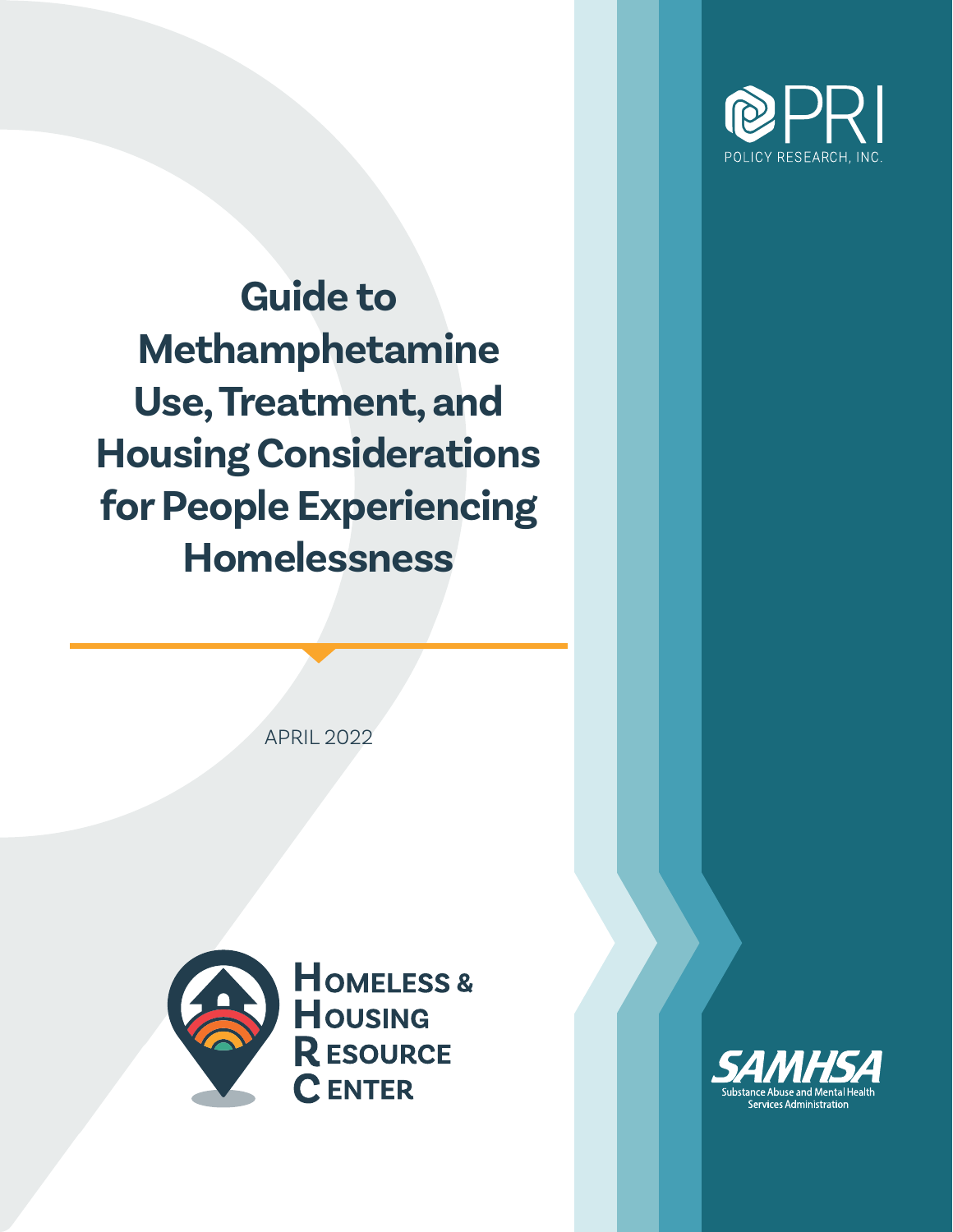## **Contents**

| The Impact of Methamphetamine on the Body, the Brain, and Behavior 4                    |
|-----------------------------------------------------------------------------------------|
| Housing Considerations for People Who Use Methamphetamine Table Reservence National B   |
|                                                                                         |
| Treatment and Management Approaches for People Using Methamphetamine 11                 |
| Addressing Acute Symptoms of Methamphetamine Use 11                                     |
| Treatment for Methamphetamine Use Disorder (Fig. 1, Fig. 1, Fig. 1, Fig. 1, Fig. 13, 13 |
|                                                                                         |
|                                                                                         |

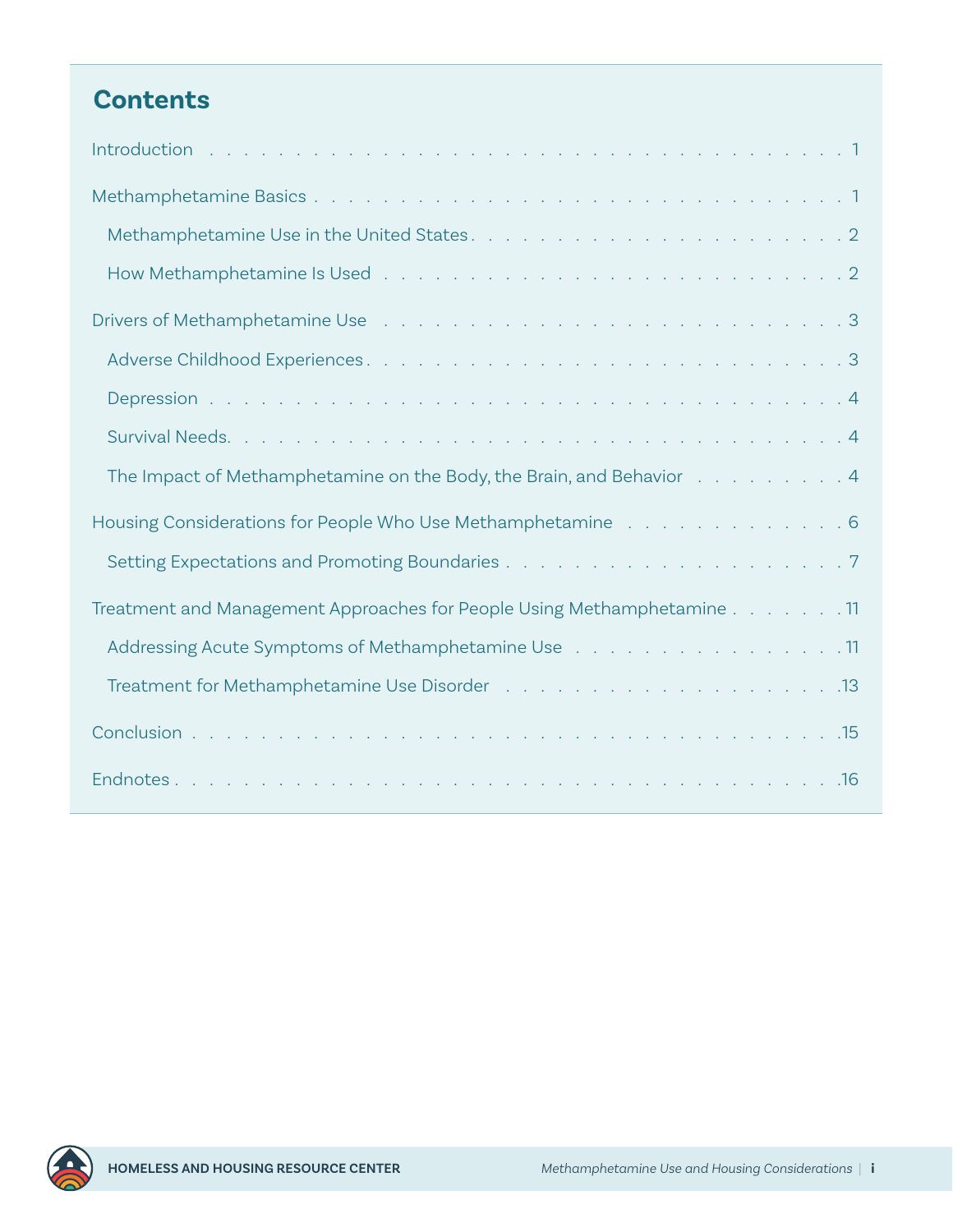#### **Disclaimer and Acknowledgments**

This resource was supported by the Substance Abuse and Mental Health Services Administration (SAMHSA) of the U.S. Department of Health and Human Services (HHS) under grant 1H79SM083003-01. The contents are those of the authors and do not necessarily represent the official views of, nor an endorsement by, SAMHSA/HHS, or the U.S. Government. The Homeless and Housing Resource Center (HHRC) would like to thank the National Health Care for the Homeless Council (NHCHC) for the contribution of their expertise to the development of this resource. The lead writers were Kate Gleason-Bachman, MPH, RN, and Courtney Pladsen, DNP, FNP-BC, RN.

#### **Recommended Citation**

Homeless and Housing Resource Center, *Guide to Methamphetamine Use, Treatment, and Housing Considerations for People Experiencing Homelessness*, 2022, [https://hhrctraining.org/knowledge](https://hhrctraining.org/knowledge-resources)[resources.](https://hhrctraining.org/knowledge-resources)

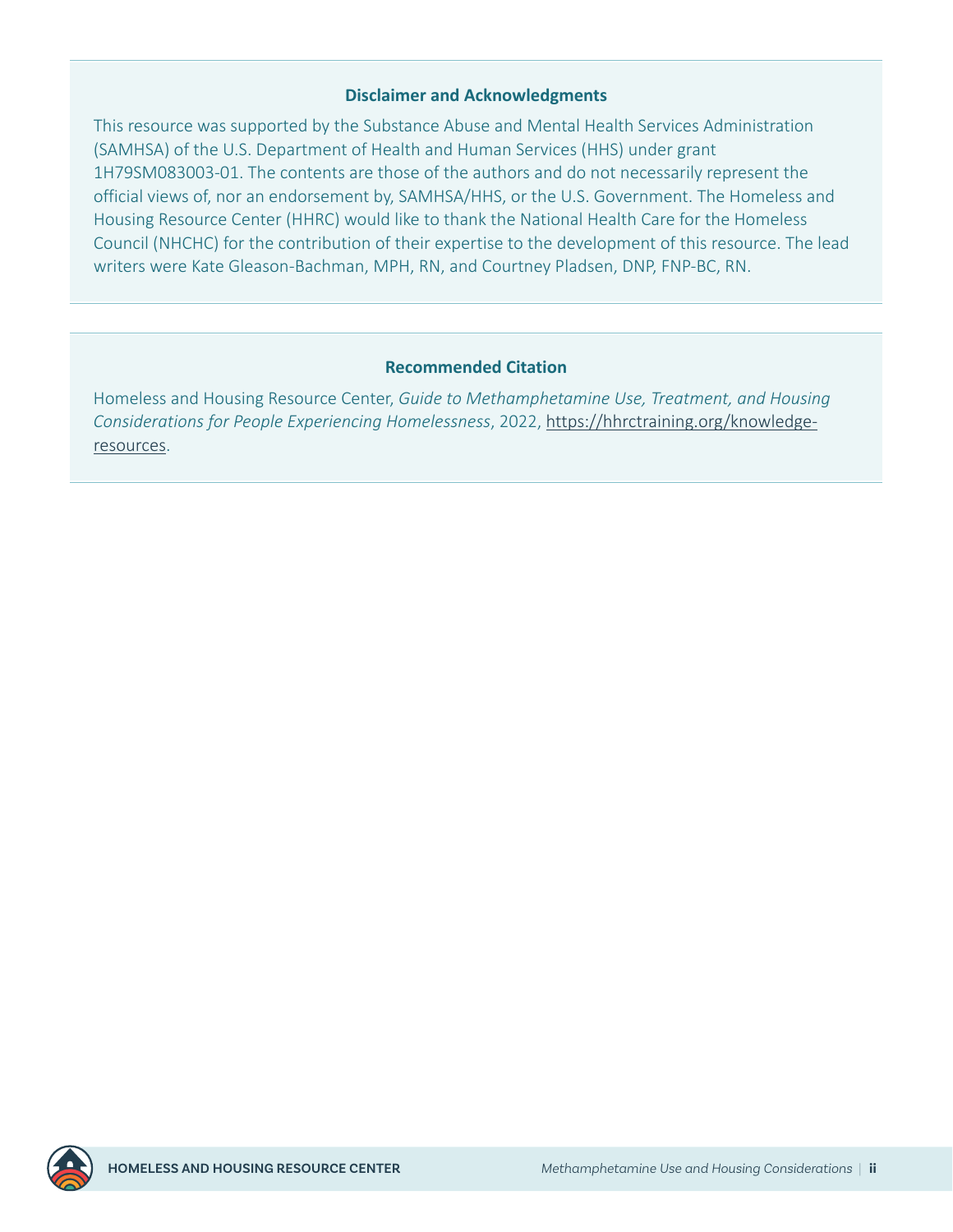<span id="page-3-0"></span>





# **Introduction**

The transition into permanent supportive housing following homelessness or housing instability can be particularly challenging for individuals who use methamphetamine or other stimulants. However, there are interventions and supports that can help improve safety, independence, and recovery in housing. This guide will explore how service providers can better support people who use methamphetamine in the process of transitioning into and maintaining housing.

This issue brief covers the following:

- Basic information on methamphetamine
- Strategies to reduce harm
- The impact of methamphetamine on physical and mental health
- Drivers of methamphetamine use
- Supports for those who are transitioning into or living in housing
- Current treatment modalities and management strategies

# **Methamphetamine Basics**

Methamphetamine (MA) is a powerful central nervous system stimulant that people use to induce many different effects. MA increases the release of dopamine in the brain and, as such, acts as a potent antidepressant and causes high levels of euphoria, which can be a driver of addiction to this substance. In addition to euphoria, MA use causes the following:

- increased wakefulness and physical activity
- insomnia

• talkativeness

- racing heart
- sweating
- increased blood pressure and body temperature<sup>1</sup>

• decreased appetite

It can also cause other symptoms, including anxiety, paranoia, hallucinations, and psychosis.<sup>[2](#page-18-0)</sup> It is a synthetic, easily dissolved, odorless, crystalline powder or crystal "rock" that can be ingested orally, smoked, inhaled/ snorted, or injected.<sup>[3](#page-18-0)</sup>

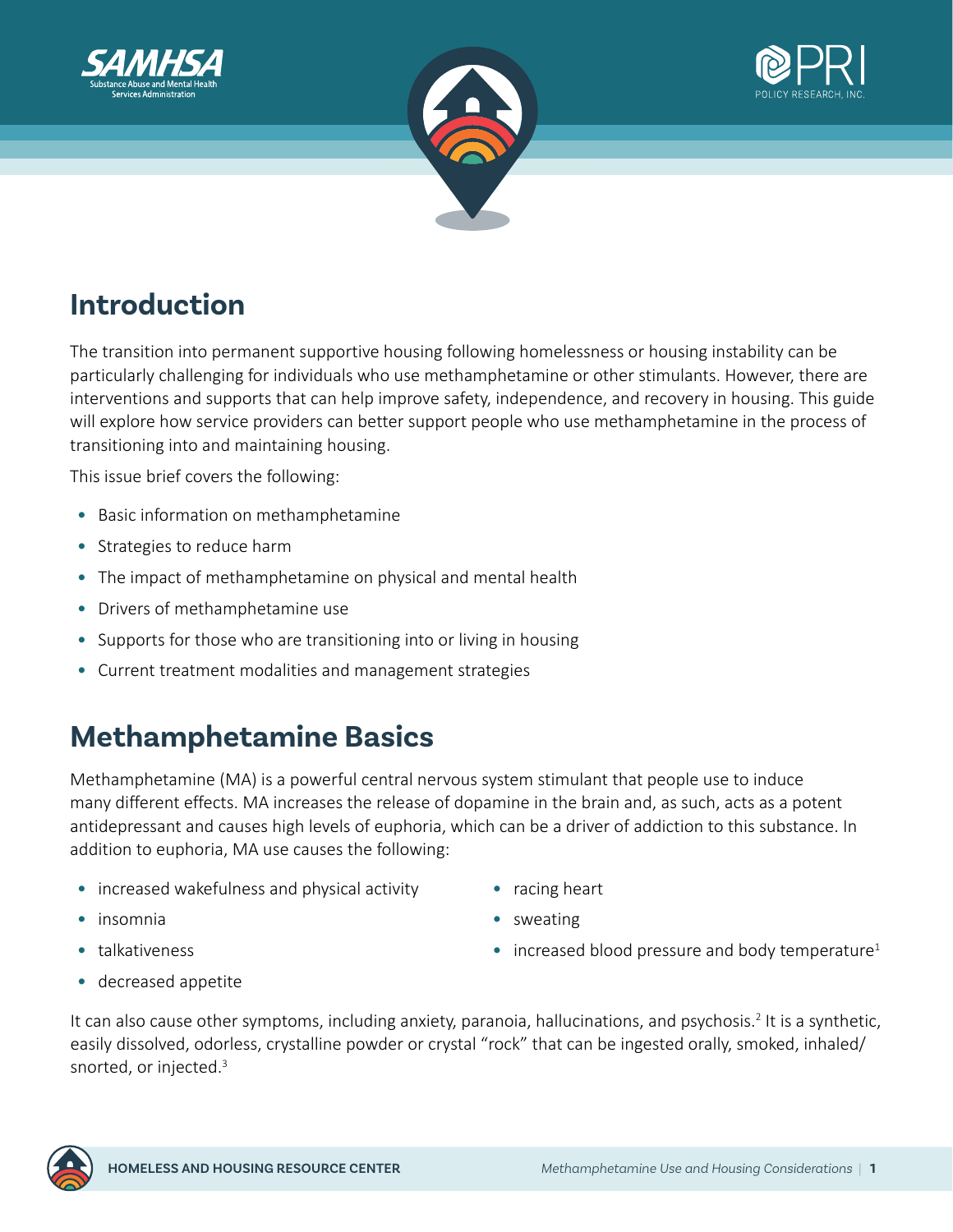## <span id="page-4-0"></span>Methamphetamine Use in the United States

MA has been called "America's next substance use crisis."[4,5](#page-18-0) There was a 43 percent increase in reported MA use between 2015 and 2019, with 2 million Americans reporting MA use in 2019.<sup>6</sup> Rates of methamphetamine use disorder (MAUD) also increased, as did polysubstance use with cocaine and opioids, reports of daily MA use, and reports of injecting MA (over other methods of use).<sup>7,8</sup>

The increase in MA use is impacting individuals and communities in multiple ways, affecting quality of life, health status, housing stability, emergency room visits, and overdoses. In 2020 there were 23,352 overdose deaths involving non-cocaine stimulants (mostly MA), up from 5,526 in 2015, a more than 300 percent increase.<sup>9</sup> Many are using MA along with opiates, increasing the risk of overdose.

#### **METHAMPHETAMINE USE AMONG PEOPLE EXPERIENCING HOMELESSNESS**

As with other public health crises, the increase in MA use is disproportionately impacting marginalized communities, including people experiencing homelessness and those in permanent supportive housing (PSH). Overdose is already a leading cause of death among people experiencing homelessness,  $10,11$  and MA use can increase that risk, which, in turn, impacts health, functional status, safety, and housing stability.

### How Methamphetamine Is Used

The table below provides information on the different formulations of MA, how they are used, time to onset of effects, risks, and basic harm-reduction interventions.

| Method<br>of Use      | Formulation                                                                                               | Time to Onset | Risks and Harm Reduction (HR)                                                                                                                                                                                                                                             |
|-----------------------|-----------------------------------------------------------------------------------------------------------|---------------|---------------------------------------------------------------------------------------------------------------------------------------------------------------------------------------------------------------------------------------------------------------------------|
| <b>Oral Ingestion</b> | MA is dissolved in a<br>beverage, put into an<br>empty pill capsule, or<br>swallowed wrapped in<br>paper. | 20-30 minutes | MA may irritate the digestive system.<br>HR: People can better control the amount they are<br>ingesting by mixing the drink or preparing the pill<br>themselves.                                                                                                          |
| <b>Smoking</b>        | MA crystals are smoked<br>out of a glass pipe or<br>stem.                                                 | 7-10 seconds  | MA can irritate the lungs and can worsen conditions<br>like asthma.<br>The pipe can get hot and cause burns in or around the<br>mouth; a mouthpiece will reduce the risk of burns.<br>HR: Reduce the risk of communicable disease by not<br>sharing pipes or mouthpieces. |
| <b>Snorting</b>       | MA crystals are chopped<br>into a fine powder and<br>inhaled through a straw<br>or rolled paper.          | 3-5 minutes   | MA, and in particular any crystals that aren't reduced<br>to powder, can irritate or damage the nasal passages<br>and cause nose bleeds.<br>HR: Reduce the risk of communicable disease by not<br>sharing straws.                                                         |

#### Table 1. Methamphetamine Use<sup>i</sup>

i Information for table adapted from the San Francisco AIDS Foundation's project [www.tweaker.org.](http://www.tweaker.org)

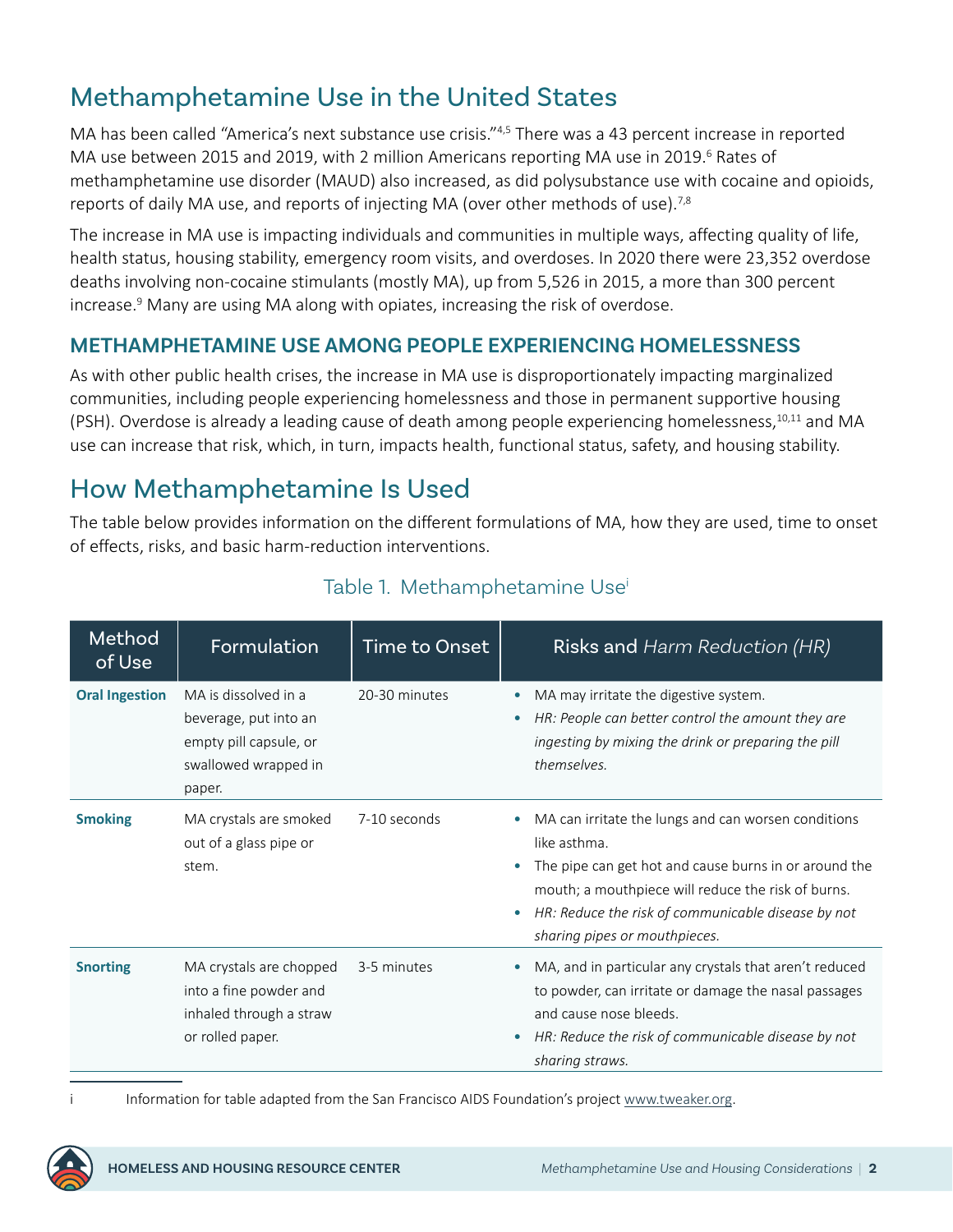<span id="page-5-0"></span>

| Method<br>of Use               | Formulation                                                                                    | <b>Time to Onset</b> | Risks and Harm Reduction (HR)                                                                                                                                                                                                                                                                                                                                                                                                                                                                                                                                                                                                                                                         |
|--------------------------------|------------------------------------------------------------------------------------------------|----------------------|---------------------------------------------------------------------------------------------------------------------------------------------------------------------------------------------------------------------------------------------------------------------------------------------------------------------------------------------------------------------------------------------------------------------------------------------------------------------------------------------------------------------------------------------------------------------------------------------------------------------------------------------------------------------------------------|
| <b>Booty</b><br><b>Bumping</b> | MA is dissolved in water<br>and injected into the<br>rectum using a syringe<br>with no needle. | 3-5 minutes          | MA can irritate the lining of the rectum; undissolved<br>$\bullet$<br>or larger pieces of crystal can cause abrasions.<br>HR: People should use clean water to mix and should<br>$\bullet$<br>not share syringes to prevent spread of hepatitis A,<br>parasites, and other communicable diseases.                                                                                                                                                                                                                                                                                                                                                                                     |
| Injection                      | MA is dissolved in water<br>and injected directly into<br>the bloodstream using a<br>syringe.  | 15-30 seconds        | Injecting can introduce bacteria and foreign particles<br>$\bullet$<br>into the bloodstream and can cause skin and soft tissue<br>infections, like abscesses, as well as life-threatening<br>infections, like endocarditis and spinal abscess.<br>MA cannot be absorbed through muscle or skin, so people<br>$\bullet$<br>should not skin pop (inject directly under the skin).<br>HR: Use clean hands, sterile water, new works or rig,<br>$\bullet$<br>a sterile cotton filter, and clean the skin with alcohol<br>before injecting.<br>HR: People can reduce the risk of communicable<br>$\bullet$<br>disease transmission (HIV, Hepatitis C) by not sharing<br>syringes or works. |



#### **Note: All methamphetamine products can contain fentanyl.**

People who use MA should be aware of this risk, know the signs of opioid overdose, be trained on the use of naloxone (often known by the name brand Narcan), and have naloxone available when they use.

## **Drivers of Methamphetamine Use**

Like other health behaviors, the circumstances around MA use initiation and continuation are complex and multifaceted. However, some key factors may influence behaviors and experiences around MA. Understanding potential drivers of MA use can help clinicians and service providers better support peoples' goals around use, health, safety, and housing.

### Adverse Childhood Experiences

Adverse childhood experiences (ACEs) are preventable and traumatic experiences during childhood that can have a lifelong impact on health, health behaviors, educational attainment, and work. ACEs include events such as experiencing or witnessing violence, abuse, or neglect at home, a suicide death or suicide attempt by a family member, incarceration of family members, parental divorce, or experiences of substance use or mental health challenges in the home.<sup>12</sup>

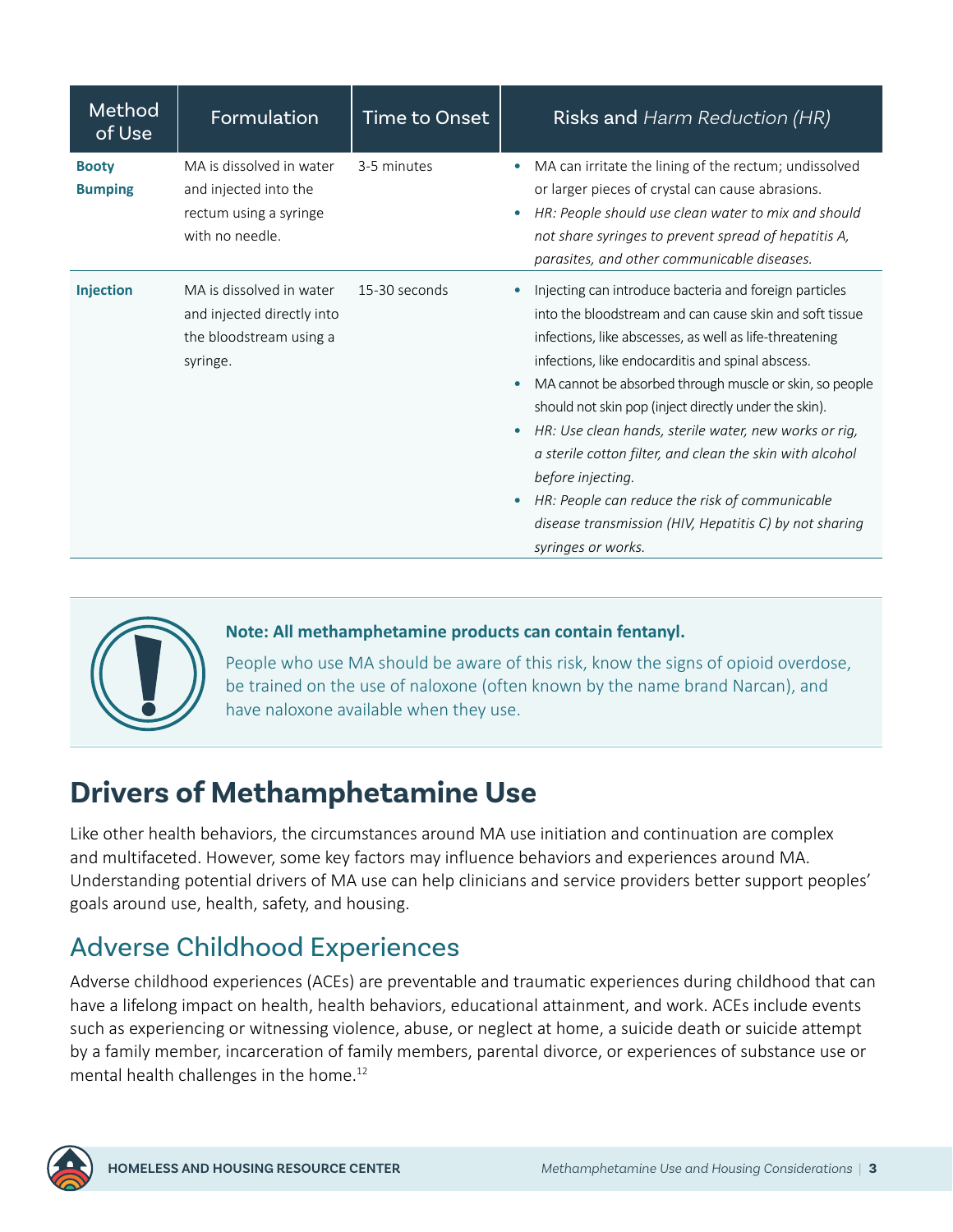<span id="page-6-0"></span>ACEs can impact brain development, immune responses, coping skills, and decision-making both short- and long-term. ACEs have been associated with the development of chronic diseases, greater likelihood of engaging in higher-risk behaviors around sex and substance use, and educational and work outcomes below potential.<sup>13</sup> It is very important for providers to understand that although ACEs may impact health and life outcomes, people who have experienced trauma *can and do* heal*,* show remarkable resilience, educate and lift up others, and accomplish their goals. Support systems of all kinds can mediate both the initial and ongoing impacts of early trauma.

With regard to the relationship between ACEs and MA use, ACEs are associated with increased incidence of MA use and MAUD.<sup>14</sup> Large-scale studies demonstrate a positive relationship between ACEs and stimulant use disorders: as the number of reported ACEs increases, so does the prevalence of reported stimulant use.<sup>15</sup> This relationship highlights the importance of a trauma-informed approach in health care and housing support, one that acknowledges and addresses the impact of past traumatic experiences and fosters healing. By recognizing the role of trauma in substance use behaviors, service providers and clinicians can better support people who want to decrease or stop their MA use by planning for potential mental health challenges and the need for additional supports with cessation of use.

### Depression

Individuals who use MA have high rates of depression, which is often reported as a symptom of early MA withdrawal.<sup>16</sup> For those who have experienced past trauma and are living with ongoing stress and traumatization related to homelessness, MA can act as a potent and fast-acting anti-depressant. While other means to address depression exist, they are often not easily accessed by those experiencing homelessness and are longer-term solutions, including medications, therapy, mindfulness, exercise, or dietary changes. The mood-elevating effects of MA can literally be life-saving, and because MA is accessible and very fast-acting, it can become an individual's first-line method of mood management and coping. Interventions to reduce MA use must assess whether MA is being used for mood elevation and address underlying depression.

### Survival Needs

MA is also used by people experiencing homelessness as a survival tool due to its ability to promote wakefulness, provide feelings of increased energy, and suppress appetite. Staying awake can be crucial to protect oneself from the dangers of sleeping on the streets. Moreover, people experiencing homelessness often must walk to different meal locations and sometimes are only able to eat once a day, which is time- and energy-consuming. MA can be helpful, then, to suppress appetite. MA can also be used for energy or as a coping mechanism by people doing difficult or potentially traumatic work, such as scrapping metal or sex work.

## The Impact of Methamphetamine on the Body, the Brain, and Behavior

Methamphetamine use has a wide-reaching impact on multiple body systems and on behavior. Service providers and clinicians are called on to support people's health and safety around MA use in multiple ways, mitigating both acute and long-term impacts for individuals and communities. Below are some of the ways MA can have an impact on the body, the brain, and behavior.

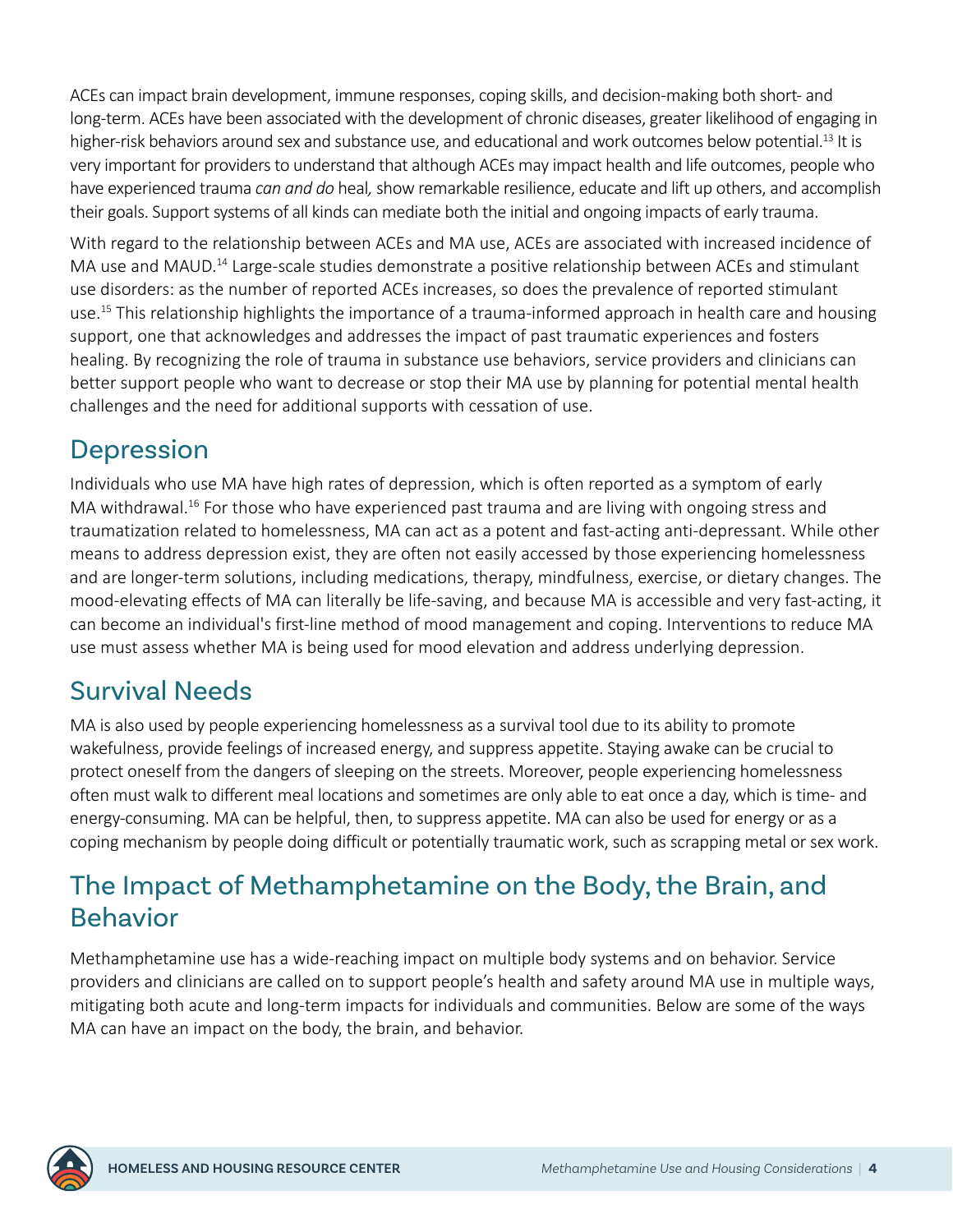#### <span id="page-7-0"></span>Table 2. Impact of Methamphetamine Use on the Body, the Brain, and Behavior

| <b>Body</b><br>System          | Impacts                                                                                                                                                                                                                                                                                                                                                                                              | Information for Clinicians and<br><b>Service Providers</b>                                                                                                                                                                                                                                                                                                                                                                                                                    |
|--------------------------------|------------------------------------------------------------------------------------------------------------------------------------------------------------------------------------------------------------------------------------------------------------------------------------------------------------------------------------------------------------------------------------------------------|-------------------------------------------------------------------------------------------------------------------------------------------------------------------------------------------------------------------------------------------------------------------------------------------------------------------------------------------------------------------------------------------------------------------------------------------------------------------------------|
| <b>Behavior</b>                | Behavior changes are a major outward<br>manifestation of MA use.<br>MA can cause agitation, irritability, irrational<br>$\bullet$<br>behavior, anxiety, hallucinations, and psychotic<br>symptoms.<br>Symptoms can last from hours to days, depending<br>on use frequency, quantity used, and individual<br>response.                                                                                | People may need immediate support for acute<br>symptoms.<br>Safety concerns may extend to other program<br>participants and staff.<br>Interventions include decreasing sensory input,<br>$\bullet$<br>moving to a space in which the person feels<br>safer, and a 1:1 meeting with a behavioral health<br>professional.<br>Plan for the future with program participants: what<br>٠<br>helped them cope with unpleasant symptoms and<br>what would help if this arises again? |
| <b>Cardiovascular</b><br>(CV)  | CV events are the second leading cause of death<br>$\bullet$<br>among MA users after accidental overdose. <sup>17</sup><br>MA use causes increased heart rate,<br>٠<br>vasoconstriction, and vasospasm.<br>MA use can lead to formation of arterial plaques<br>٠<br>and stroke, myocardial infarction (heart attack),<br>arrythmias, pulmonary hypertension, and<br>cardiomyopathy. <sup>18,19</sup> | Clinicians and service providers should notify<br>$\bullet$<br>patients of the need to seek care for chest pain,<br>stroke symptoms, new or increased shortness of<br>breath, and new or increased edema (swelling in<br>lower extremities).                                                                                                                                                                                                                                  |
| <b>Neurologic</b>              | MA use causes significant inflammation,<br>neurodegeneration, and neurotoxicity in the<br>brain. <sup>20</sup><br>People who use MA may present with cognitive<br>and memory impairments, psychotic symptoms,<br>and emotional dysregulation. <sup>21</sup>                                                                                                                                          | Many of the central nervous system changes<br>related to MA are reversible with cessation<br>of use, though some changes, including<br>neurodegeneration and psychosis, may persist<br>or return.<br>Chronic MA use can cause permanent<br>neurological remodeling that leads to lifelong<br>deficits in cognition, decision-making, and<br>memory.                                                                                                                           |
| <b>Immune</b><br><b>System</b> | MA use can cause immune dysregulation and<br>has been demonstrated to hasten the clinical<br>progression of HIV, even among individuals who are<br>taking anti-retrovirals. <sup>22</sup><br>Injection of MA can introduce foreign particles and<br>bacteria, leading to abscesses and potential for<br>endocarditis/spinal abscess.                                                                 | Clinicians should consider closer monitoring of<br>labs for people who are HIV+ and using MA.<br>People who use MA need access to safer sex<br>and injection supplies to decrease the risk of<br>disease transmission related to MA use.                                                                                                                                                                                                                                      |

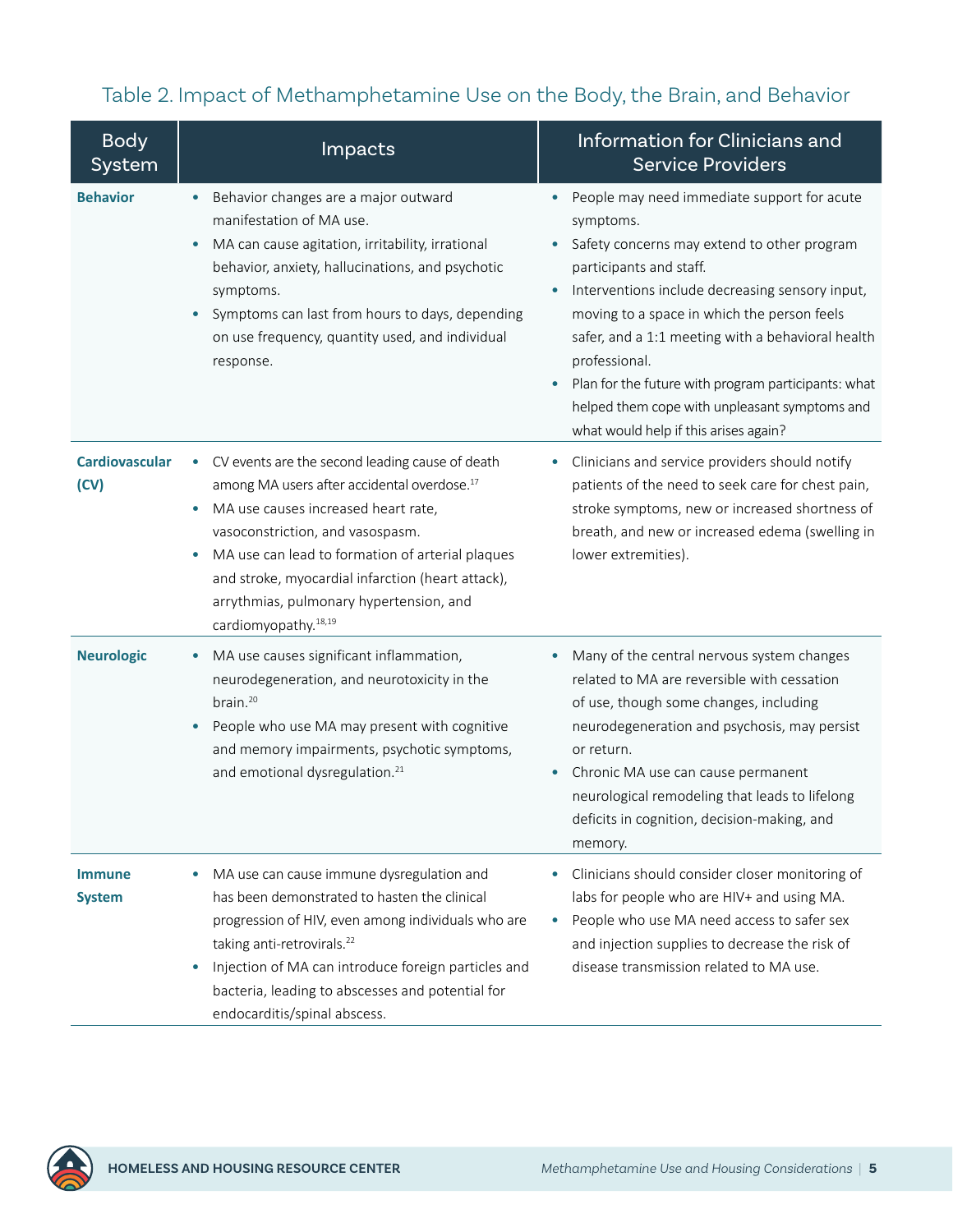<span id="page-8-0"></span>

| <b>Body</b><br>System                 | Impacts                                                                                                                                                                                                                                                                                                                                                                                          | Information for Clinicians and<br><b>Service Providers</b>                                                                                                                                                                                                                                                                            |
|---------------------------------------|--------------------------------------------------------------------------------------------------------------------------------------------------------------------------------------------------------------------------------------------------------------------------------------------------------------------------------------------------------------------------------------------------|---------------------------------------------------------------------------------------------------------------------------------------------------------------------------------------------------------------------------------------------------------------------------------------------------------------------------------------|
| <b>Dental and</b><br><b>Nutrition</b> | MA use is associated with increased dental and<br>periodontal disease. <sup>23</sup><br>Dental disease and the appetite-suppressing<br>effects of MA, along with poverty, can lead to<br>nutritional deficits among MA users.                                                                                                                                                                    | Clinicians and service providers should monitor<br>dental health, weight, and nutrition status of<br>people who use MA.<br>People who use MA may need support with<br>$\bullet$<br>access to dental care and food resources and/or<br>nutritional supplements.                                                                        |
| <b>Skin and Soft</b><br><b>Tissue</b> | MA use via injection can cause abscesses.<br>$\bullet$<br>Because MA can cause "skin crawling" sensations,<br>skin picking can be an issue and cause related<br>cellulitis.                                                                                                                                                                                                                      | A skin assessment should be a routine part of<br>care for people who use MA.<br>Access to safe-use supplies-like clean syringes,<br>$\bullet$<br>alcohol prep pads, and clean "works" (injection<br>equipment, such as cookers)-helps decrease<br>skin infections.                                                                    |
| <b>Mental Health</b>                  | People experiencing homelessness who use MA<br>$\bullet$<br>are at high risk for social isolation, stigmatization,<br>depression, and suicidality.<br>MA use can cause psychotic symptoms that are<br>$\bullet$<br>very distressing and can impact individual and<br>community safety.<br>MA-related insomnia can profoundly impact<br>$\bullet$<br>mental health.                               | People using MA should be routinely screened<br>for suicidality and thoughts of self-harm, during<br>periods of both active use and decreased use or<br>abstinence.<br>Clinicians and service providers should work<br>$\bullet$<br>with people experiencing psychotic symptoms<br>around safety and future management<br>strategies. |
| <b>Overdose</b>                       | MA overdose, or "overamping," occurs along a<br>۰<br>continuum of psychological and physical symptoms,<br>ranging from anxiety and paranoia, memory loss/<br>blackout, involuntary physical movements, cardiac<br>pain/events, and hyperthermia/death related to<br>overheating. <sup>24,25</sup><br>Fatal MA overdose often occurs in the context of<br>other substance use, including opioids. | MA overdose can be difficult to recognize for<br>individuals and clinicians/service providers<br>because it occurs along a continuum.<br>People who use MA need education on the<br>symptoms of overdose and how to seek help.                                                                                                        |

# **Housing Considerations for People Who Use Methamphetamine**

For people who recently experienced homelessness and are newly transitioning to housing, the strategies that once kept them alert on the street or provided a critical coping mechanism can pose a challenge to maintaining housing. Homeless service providers and permanent supportive housing programs across the country have reported unique challenges around supporting the housing needs of people who use MA. Behaviors and symptoms related to use can impact tenants and neighbors and make maintaining housing difficult. These behaviors and symptoms include paranoia and hallucinations, in addition to activity around

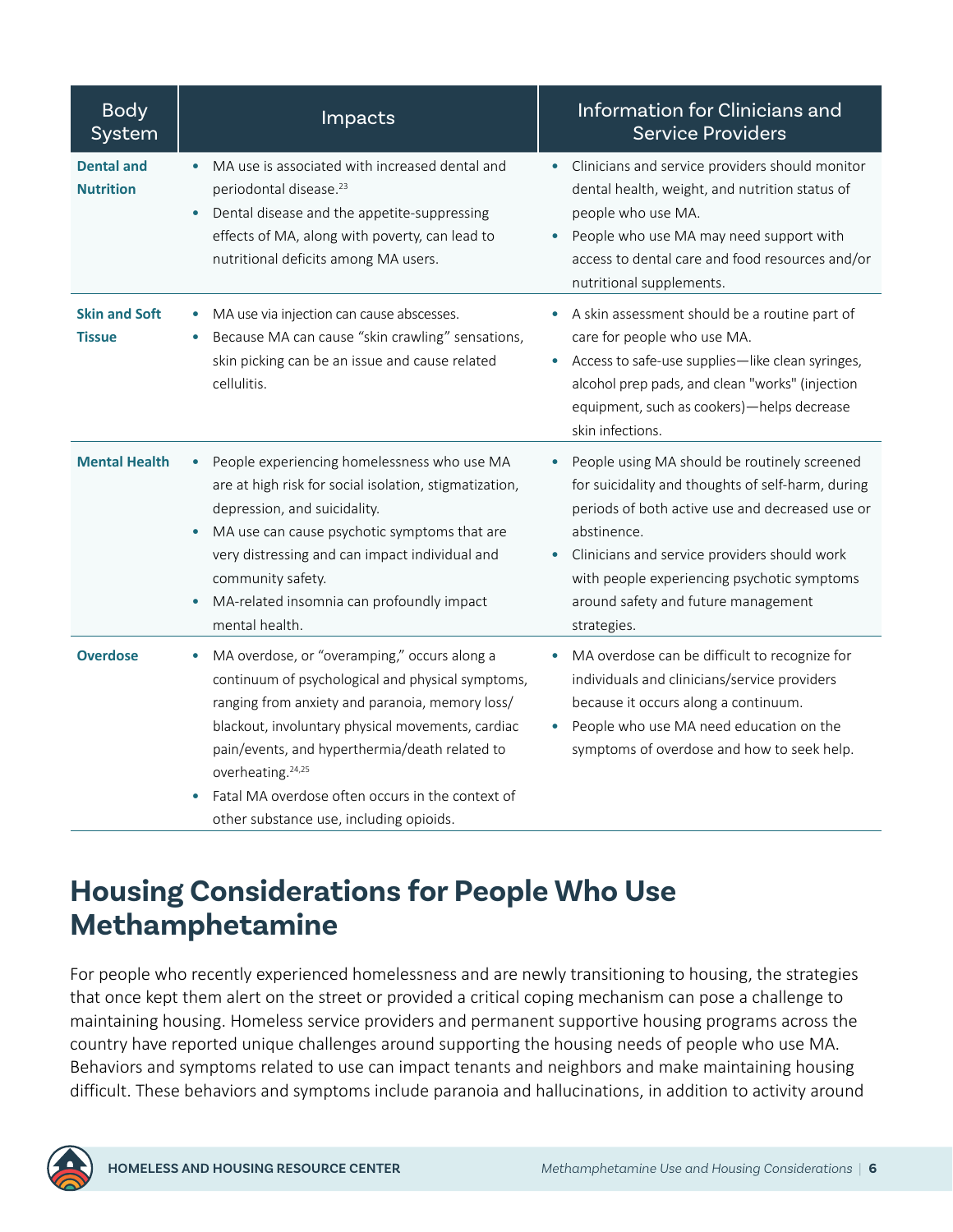<span id="page-9-0"></span>drug sales and other money-generating activities that move from the street or community into housing. There are various strategies that can support people who use MA in maintaining housing, including promoting boundary-setting and planning around use and potential issues in housing.

## Setting Expectations and Promoting Boundaries

People who are newly housed may not have experience in independent housing as an adult or any time in the recent past. In addition to education on housekeeping and navigating one's new neighborhood, education that supports people's ability to maintain boundaries is essential to becoming a successful member of a community. Program participants can benefit from specific knowledge about expectations for housing and what constitutes a lease violation. Providers should share information about boundaries and expectations at all phases of the housing process, from the initial housing application to move-in, and then routinely during ongoing interactions.

- Provide clear information on lease restrictions regarding roommates who are not on the lease, subleasing a property, or using the unit to generate income.
- Provide education and support around setting boundaries for the way they use their unit. Important details to communicate might include the risks of allowing others to use the unit for selling drugs, the risks of "abandoning" or not using the unit, and the potential impact of having frequent traffic in and out of their apartment or building.
- Develop a clear policy on use of drugs and/or the use of the property for drug sales; include in the policy any restrictions related to federal or state regulations or funding sources, as well as the potential consequences of these behaviors/activities.
- Help people plan for what their substance use will look like now that they are housed:
	- $\circ$  Do they plan to use substances in their unit or in the community with peers, or both?
	- How can they control who comes into their unit to use?
	- How do they plan to reduce overdose risk when using at home?
	- Create a safety plan for if they begin to feel unsafe, paranoid, or "over-amped." The safety plan might specify who they could go to for help, where they could go to feel safe, and what measures they could take at home to prevent worsening of paranoia (e.g., locking their door, closing their curtains, asking guests to leave, or temporarily leaving the apartment themselves to seek other supports).

#### **LANDLORD RELATIONS**

Landlords participating in Housing First, Section 8, or other supportive housing programs are partners in efforts to end homelessness, though some may not view themselves this way at first. Programs should provide education to landlords and maintain open communication to foster partnership and buy-in around the goals of permanent supportive housing.

- Programs should educate landlords on the permanent supportive housing model, the supports available to program participants, and the importance of housing to overall health and the community.
- While not every program model engages landlords in the same way, individuals who will have direct interactions with the landlord should be educated on the role of the landlord, problems that warrant involving the landlord or property manager, tenants' rights, and how to get the support of housing staff if needed.

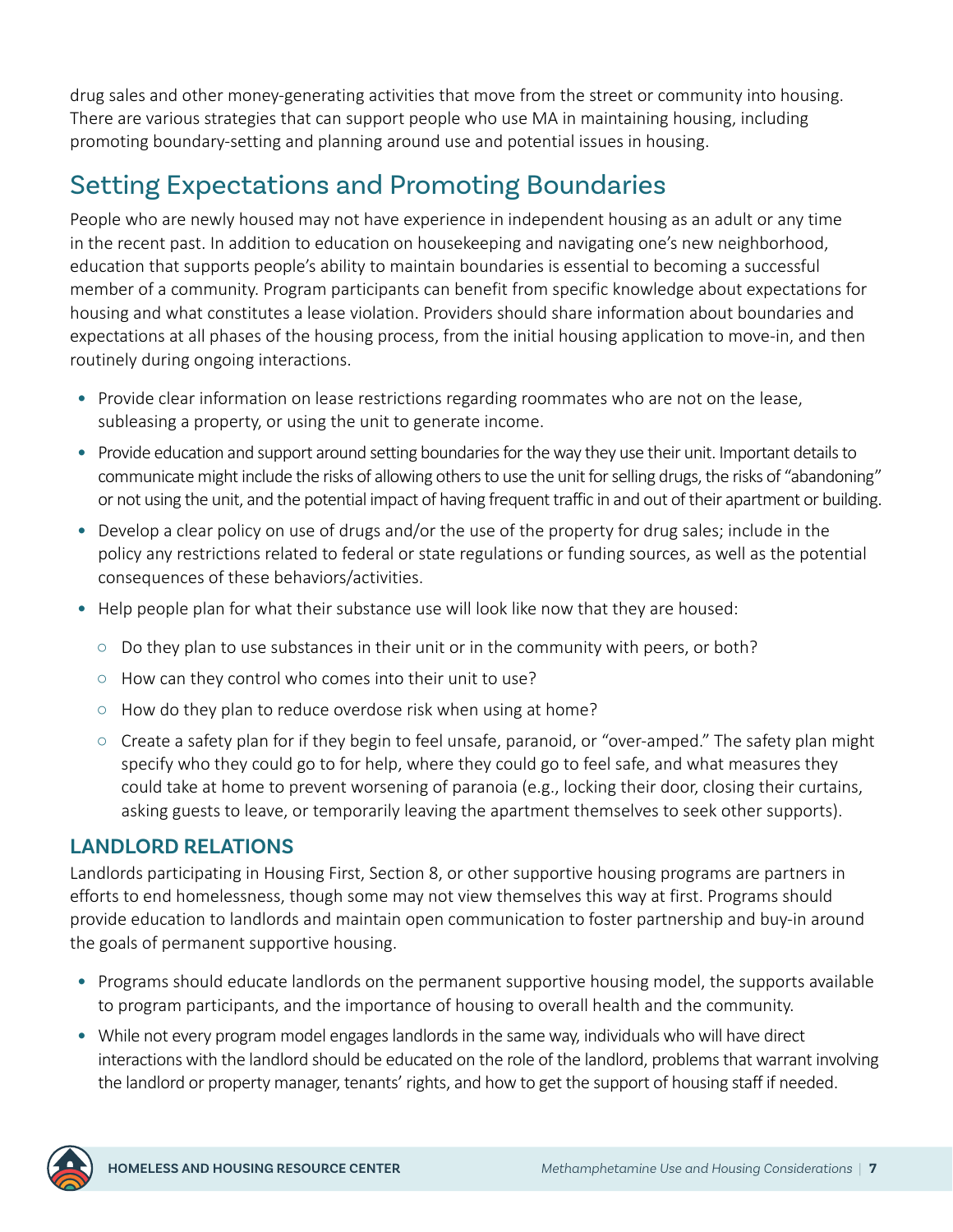The table below reviews specific challenges related to MA use in permanent supportive housing and provides support strategies for each scenario.

| Table 5. Housing Challenges and Strategies                                                                                                                                                                     |                                                                                                                                                                                                                                                                                                                                                                               |                                                                                                                                                                                                                                                                                                                                                                               |  |  |
|----------------------------------------------------------------------------------------------------------------------------------------------------------------------------------------------------------------|-------------------------------------------------------------------------------------------------------------------------------------------------------------------------------------------------------------------------------------------------------------------------------------------------------------------------------------------------------------------------------|-------------------------------------------------------------------------------------------------------------------------------------------------------------------------------------------------------------------------------------------------------------------------------------------------------------------------------------------------------------------------------|--|--|
| <b>Housing Challenge</b>                                                                                                                                                                                       | <b>Support Strategies</b>                                                                                                                                                                                                                                                                                                                                                     |                                                                                                                                                                                                                                                                                                                                                                               |  |  |
|                                                                                                                                                                                                                | Prior to Move-In                                                                                                                                                                                                                                                                                                                                                              | Ongoing                                                                                                                                                                                                                                                                                                                                                                       |  |  |
| <b>General preparation and support</b><br>before and after move-in:<br>Moving into housing is a major<br>milestone and dramatic change.<br>Preparation and ongoing support<br>are vital to success in housing. | Foster open dialogue about housing goals<br>and potential challenges after move-in.<br>Utilize peers and/or community health<br>workers to share their experiences and<br>support.<br>Identify community partners that can<br>provide multidisciplinary support.                                                                                                              | Frequent check-ins, even daily in the first<br>1-2 weeks after moving in, are essential.<br>Leverage relationships with community<br>$\bullet$<br>partners, such as other harm-reduction<br>organizations, primary and behavioral<br>health care, or vocational programs to<br>provide wrap-around support.                                                                   |  |  |
| <b>Increased use or difficulty</b><br>decreasing use: Many people<br>intend to decrease or stop their<br>use once housed. Planning and<br>support are often needed to<br>achieve these goals.                  | Talk through goals around use and what<br>steps would be needed to move forward.<br>Planning beyond just becoming housed<br>is essential.<br>Suggest that the individual consider<br>moving away from where they were<br>living while experiencing homelessness<br>and using MA more heavily.<br>Plan for what community supports will<br>be available in a new neighborhood. | Connect new tenants with primary and<br>behavioral health care and/or make sure<br>they know how to access their providers<br>from their new location.<br>Maintain ongoing dialogue about goals<br>around drug use and how to take steps to<br>achieve them.<br>Support higher levels of care if needed,<br>including inpatient mental health and<br>substance use treatment. |  |  |
| Decline in daily functioning/<br>health concerns: Daily<br>functioning (functional status) or                                                                                                                  | Consider current functional/mobility<br>status and potential needs around<br>climbing stairs, instrumental activities                                                                                                                                                                                                                                                         | Provide ongoing support on engaging in<br>physical and behavioral health care.<br>Consider assessing functional status                                                                                                                                                                                                                                                        |  |  |

#### Table 3: Housing Challenges and Strategies

functioning (functional status) or health may decline with ongoing MA use. For those who have not been connected to medical care, moving into housing can coincide with restarting care and/or uncovering health concerns that had gone untreated.

specifically in a new environment. • Plan for how to access needed medical care or how the individual will address existing health issues once housed.

of daily living/activities of daily living

• Consider assessing functional status and need for additional support after hospitalizations, falls in the home or community, new use of an assistive device, or new significant diagnoses that could impact functioning, such as wounds, fractures, cerebrovascular accident, etc.

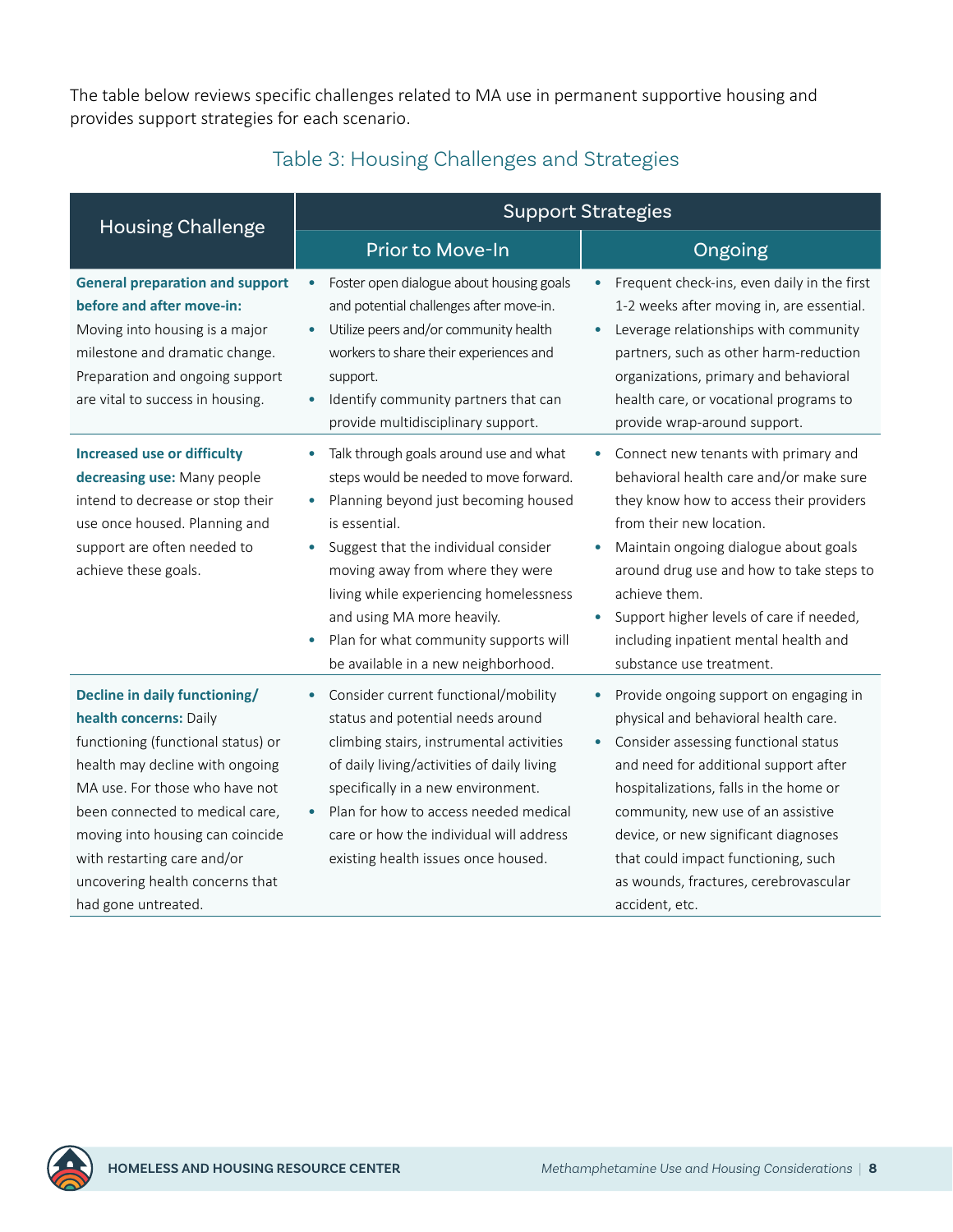| <b>Housing Challenge</b>                                                                                                                                                                           | <b>Support Strategies</b>                                                                                                                                                                                                                                                                                                                                                                                                       |                                                                                                                                                                                                                                                                                                                                                                                                                                        |  |
|----------------------------------------------------------------------------------------------------------------------------------------------------------------------------------------------------|---------------------------------------------------------------------------------------------------------------------------------------------------------------------------------------------------------------------------------------------------------------------------------------------------------------------------------------------------------------------------------------------------------------------------------|----------------------------------------------------------------------------------------------------------------------------------------------------------------------------------------------------------------------------------------------------------------------------------------------------------------------------------------------------------------------------------------------------------------------------------------|--|
|                                                                                                                                                                                                    | Prior to Move-In                                                                                                                                                                                                                                                                                                                                                                                                                | Ongoing                                                                                                                                                                                                                                                                                                                                                                                                                                |  |
| <b>Neighborhood/Community</b><br>Integration: Becoming part of<br>one's surrounding community is<br>an important part of the housing<br>process.                                                   | People who plan to live close to their<br>pre-existing community will need<br>education and support on boundaries<br>and planning for what they want<br>their substance use to look like once<br>housed.<br>People who plan to move to a new<br>neighborhood will need support to<br>identify resources and integrate into<br>their new community, such as AA/NA<br>meetings, supermarket, libraries, and<br>community centers. | Provide specific check-ins about<br>$\bullet$<br>community integration: relations<br>with neighbors, feelings of belonging<br>or isolation, social interactions and<br>supports, daily activities, use of<br>community resources, etc.<br>Provide strategies to improve community<br>$\bullet$<br>integration and leverage peers and<br>community health workers to support<br>the use of new resources and new social<br>connections. |  |
| <b>Overdose Risk: Overdose risk</b><br>can increase due to changes in<br>peer supports and shifts in drug<br>use patterns that come with new<br>housing.                                           | Talk explicitly about overdose risk<br>and prevention. People are often<br>shifting from using with peers in the<br>community to using alone or with a<br>few people in their apartment.<br>Provide education on the signs of<br>stimulant toxicity and of opioid<br>overdose, ensure access to naloxone,<br>and help people plan for how to<br>prevent and address an overdose.                                                | Inquire about overdose events or near<br>$\bullet$<br>misses at regular check-ins.<br>Ensure that naloxone is available in the<br>unit and provide ongoing teaching on<br>naloxone use.<br>Ensure people have access to a phone to<br>$\bullet$<br>call emergency services in the event of<br>an MA or opioid overdose.                                                                                                                |  |
| <b>Apartment take-over/loss of</b><br>control of apartment: Those who<br>are actively using MA and other<br>drugs are at risk for apartment<br>take-over, especially immediately<br>after move-in. | Prepare new tenants for the possibility<br>of being approached by friends or<br>other community members about<br>using the unit for drug sales, often in<br>exchange for a free drug supply. These<br>relationships frequently result in loss of<br>control of the unit, loss of privacy and<br>safety for the tenant, and significant<br>risk to tenancy.                                                                      | Frequent check-ins, especially early in the<br>tenancy, are very important.<br>Talk explicitly and provide ongoing<br>education about boundaries.<br>Provide direct feedback about lease<br>violations and threats to maintaining<br>tenancy.<br>If an apartment has been taken over, the<br>renting individual may need to consider<br>changing the locks or even moving to a<br>new apartment.                                       |  |

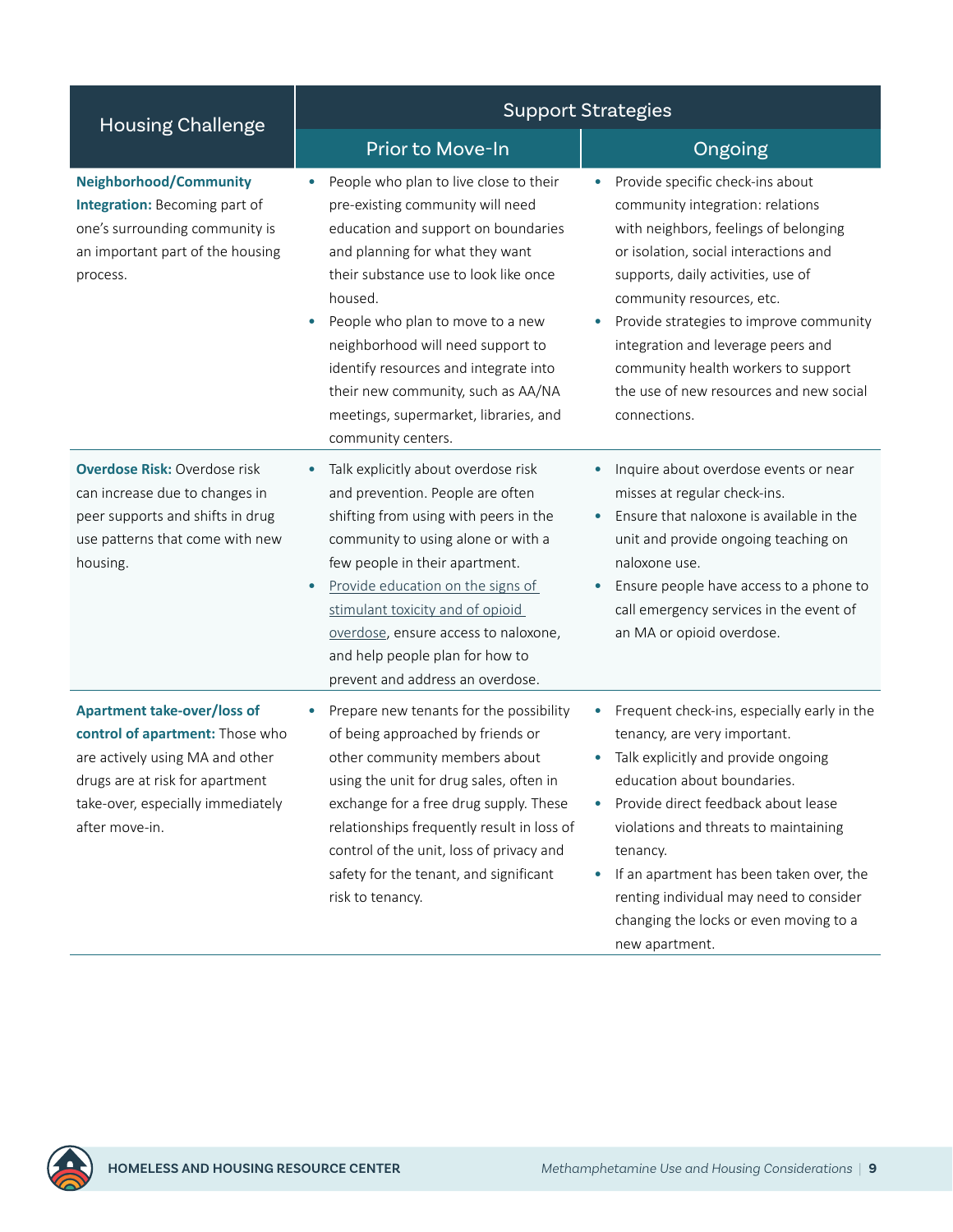| <b>Housing Challenge</b>                                                                                                                                                                                                                                    | <b>Support Strategies</b>                                                                                                                                                                                                                                                                                                                 |                                                                                                                                                                                                                                                                                                                                                                                                                                                                                                                                                                                                                                                                                                                                                                                                                               |  |
|-------------------------------------------------------------------------------------------------------------------------------------------------------------------------------------------------------------------------------------------------------------|-------------------------------------------------------------------------------------------------------------------------------------------------------------------------------------------------------------------------------------------------------------------------------------------------------------------------------------------|-------------------------------------------------------------------------------------------------------------------------------------------------------------------------------------------------------------------------------------------------------------------------------------------------------------------------------------------------------------------------------------------------------------------------------------------------------------------------------------------------------------------------------------------------------------------------------------------------------------------------------------------------------------------------------------------------------------------------------------------------------------------------------------------------------------------------------|--|
|                                                                                                                                                                                                                                                             | Prior to Move-In                                                                                                                                                                                                                                                                                                                          | Ongoing                                                                                                                                                                                                                                                                                                                                                                                                                                                                                                                                                                                                                                                                                                                                                                                                                       |  |
| <b>Harm reduction in housing:</b><br>Applying harm reduction in<br>housing can look different from<br>what people may have been<br>doing in the community.                                                                                                  | Prepare people for how they plan to<br>$\bullet$<br>use substances in their unit and how<br>they will safeguard against overdose,<br>e.g., by using with another person,<br>testing their drug supply, maintaining<br>access to clean syringes, etc.                                                                                      | Prepare people for how they can avoid<br>issues with property management or the<br>landlord around their use.<br>Consider using a shoe box to store all<br>$\bullet$<br>supplies related to drug use so that<br>syringes and paraphernalia are not lying<br>out in the unit.<br>Ensure people have access to sharps<br>containers/are properly using sharps<br>containers at each check-in. A sharps container<br>is a rigid, puncture-resistant container that can<br>be obtained from medical suppliers.<br>A laundry detergent bottle is an<br>appropriate and inconspicuous sharps<br>container for personal use.<br>Check local regulations on biohazardous<br>$\bullet$<br>waste disposal regulations; in many<br>cases, properly sealed, personal-use<br>sharps containers can be disposed of in<br>the regular trash. |  |
| <b>Frequent loss of keys/lockouts:</b><br>For people who are using MA and<br>other substances, loss of keys and<br>lockouts are a frequent issue that<br>can quickly impact relationships<br>with neighbors and the landlord                                | For people at high risk for loss of<br>۰<br>keys/lockouts, consider selecting an<br>apartment with a separate and direct<br>entrance rather than a shared door in<br>a multi-unit building. This will prevent<br>neighbors from frequently being called<br>on to let the person in or the person<br>needing to sleep in the hallway, etc. | For people who lose keys frequently,<br>۰<br>consider a real-estate-style lockbox<br>outside the unit with a tethered key<br>inside that will reach the lock but that<br>cannot be removed. The code can be<br>their birthday or year of birth.                                                                                                                                                                                                                                                                                                                                                                                                                                                                                                                                                                               |  |
| High traffic in unit: While<br>it is important to foster<br>community connections and<br>support, people's desire to help<br>others who are experiencing<br>homelessness and behaviors<br>related to MA use can sometimes<br>lead to excessive visitations. | People may have high traffic in their<br>$\bullet$<br>units if they have heavy or chaotic use<br>patterns or have a large community<br>in the neighborhood where they lived<br>when experiencing homelessness.<br>Such tenants may also benefit from a<br>separate and direct entrance rather<br>than a shared door/multi-unit building.  | People may not always feel they<br>$\bullet$<br>have control over traffic in and out of<br>their unit. Support people in setting<br>boundaries and strategies for limiting<br>traffic.<br>Provide direct feedback about issues<br>with traffic and potential threats to<br>maintaining tenancy.                                                                                                                                                                                                                                                                                                                                                                                                                                                                                                                               |  |

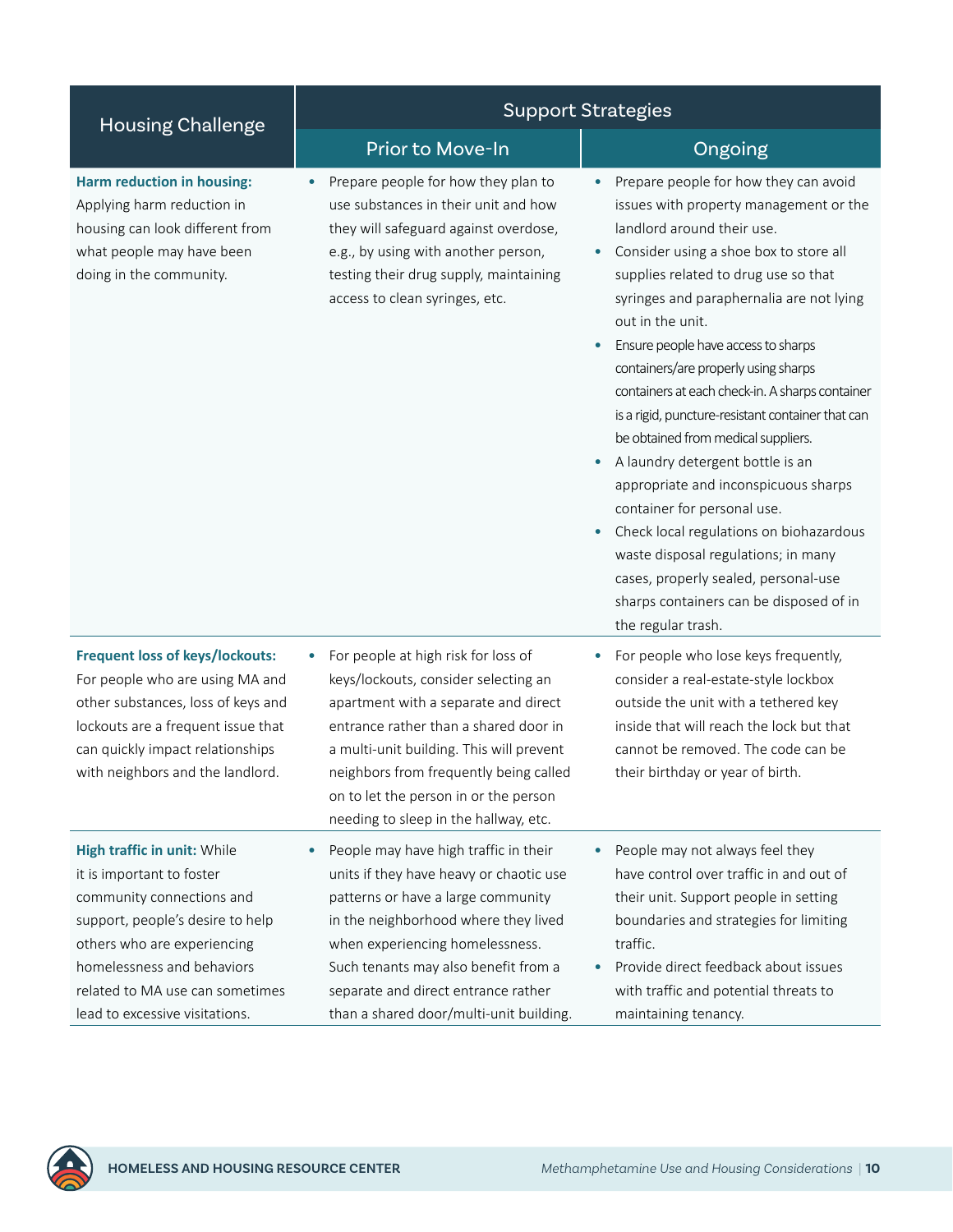<span id="page-13-0"></span>

| <b>Housing Challenge</b>                                                                                                                                                                                                                                                                                                                                | <b>Support Strategies</b>                                                                                                                                                                                                                                                                                                                                                                                                                                                 |                                                                                                                                                                                                                                                                                                                                                                                           |  |
|---------------------------------------------------------------------------------------------------------------------------------------------------------------------------------------------------------------------------------------------------------------------------------------------------------------------------------------------------------|---------------------------------------------------------------------------------------------------------------------------------------------------------------------------------------------------------------------------------------------------------------------------------------------------------------------------------------------------------------------------------------------------------------------------------------------------------------------------|-------------------------------------------------------------------------------------------------------------------------------------------------------------------------------------------------------------------------------------------------------------------------------------------------------------------------------------------------------------------------------------------|--|
|                                                                                                                                                                                                                                                                                                                                                         | Prior to Move-In                                                                                                                                                                                                                                                                                                                                                                                                                                                          | Ongoing                                                                                                                                                                                                                                                                                                                                                                                   |  |
| Property damage: While<br>property damage and repairs/<br>maintenance are common to all<br>rental properties, people who are<br>actively using MA are at greater<br>risk of incurring damage.                                                                                                                                                           | Provide pre-move-in education about<br>how to live in an apartment, use<br>appliances, and deal with issues that<br>come up in rental units.<br>Talk explicitly about how MA use may<br>۰<br>impact an apartment, such as the<br>impacts of paranoia and hallucinations<br>or high traffic in and out of the unit.<br>Educate tenants about how to contact<br>$\bullet$<br>their housing team or property manager/<br>landlord about any issues in the unit or<br>damage. | Inspect units for damage or issues at<br>each check-in.<br>Provide education on reporting issues to<br>$\bullet$<br>the housing team immediately.<br>Foster a partnership-based approach to<br>$\bullet$<br>identifying what led to the damage and<br>make a plan to avoid future incidents.                                                                                              |  |
| Unit abandonment: Paranoia<br>related to MA use can sometimes<br>prompt people to leave their<br>apartments and not use them<br>for extended periods. People can<br>be fearful of returning due to<br>paranoia around being watched in<br>the unit, people entering the unit<br>without permission, or fear of an<br>insect infestation (related to MA- | Discuss the potential for paranoia<br>$\bullet$<br>related to MA use and plan for how a<br>tenant can communicate with program<br>staff if fears related to the unit arise.<br>Educate tenants on any requirements<br>$\bullet$<br>for home visits and the potential<br>consequences for not utilizing an<br>apartment for a month or more.                                                                                                                               | Use regular home visits to check in with<br>$\bullet$<br>tenants about how they are feeling in<br>their unit or any experiences of fear or<br>paranoia while in their apartment.<br>Stay engaged with tenants who are not<br>using their units and work with them<br>on strategies that would make them<br>feel safe using their unit again (e.g., an<br>extermination or a lock change). |  |

## **Treatment and Management Approaches for People Using Methamphetamine**

Reducing harm related to MA use and improving health and housing outcomes takes a multidisciplinary approach that is led by the program participant's goals. Strategies must include partners in primary care, outpatient treatment, inpatient substance use and mental health treatment, harm-reduction organizations, community organizations, peers, and other community members.

### Addressing Acute Symptoms of Methamphetamine Use

Acute symptoms around MA use—including agitation, paranoia, hallucinations, emotional distress, and suicidality—are some of the most difficult to address across all settings. Below are strategies for addressing acute symptoms with considerations for both the individual experiencing symptoms and for staff.



induced skin-crawling sensations).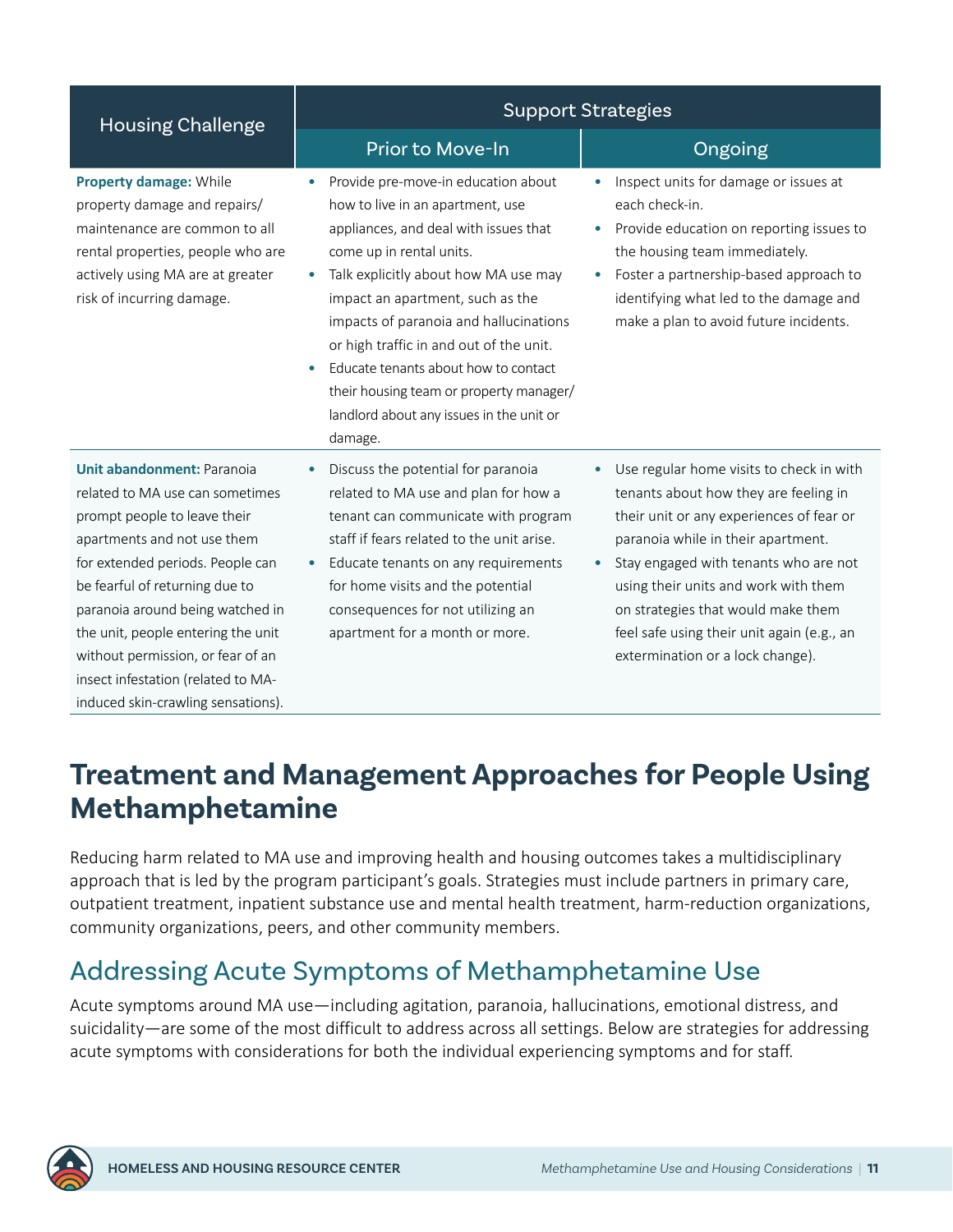#### Table 4: Management of Acute Symptoms of MA Use in Permanent Supportive Housing Settings

|                                                                                     | Prevention                                                                                                                                                                                                                                                                                                                                                                                                                                                                                                         | Acute Symptom Management                                                                                                                                                                                                                                                                                                                                                                                                                                                                                                                                                                                                                                                                                                | Multidisciplinary<br>Approach                                                                                                                                                                                                                                                                                                                                                                                                                                                                                                                                                                                                                                                                                                                      |
|-------------------------------------------------------------------------------------|--------------------------------------------------------------------------------------------------------------------------------------------------------------------------------------------------------------------------------------------------------------------------------------------------------------------------------------------------------------------------------------------------------------------------------------------------------------------------------------------------------------------|-------------------------------------------------------------------------------------------------------------------------------------------------------------------------------------------------------------------------------------------------------------------------------------------------------------------------------------------------------------------------------------------------------------------------------------------------------------------------------------------------------------------------------------------------------------------------------------------------------------------------------------------------------------------------------------------------------------------------|----------------------------------------------------------------------------------------------------------------------------------------------------------------------------------------------------------------------------------------------------------------------------------------------------------------------------------------------------------------------------------------------------------------------------------------------------------------------------------------------------------------------------------------------------------------------------------------------------------------------------------------------------------------------------------------------------------------------------------------------------|
| For the<br><b>Individual</b><br><b>Experiencing</b><br><b>Symptoms</b><br>$\bullet$ | Create a safety<br>plan at move-in<br>that addresses<br>substance use,<br>including goals and<br>self-management<br>strategies, as well as<br>potential supports in<br>times of crisis.<br>Explicitly name<br>potential challenges<br>related to MA use<br>and housing; keep<br>an open dialogue,<br>especially if use and/<br>or external stressors<br>are increasing.<br>Following any<br>incident related<br>to MA use (e.g.,<br>agitation, emergency<br>room visit, or<br>damage to the<br>apartment), debrief | Bring up the individual's safety plan and<br>prompt them to use self-management<br>strategies and offer to communicate/link<br>them with pre-identified supports.<br>Support nutrition and hydration needs:<br>people using MA over several days and in<br>crisis have often not eaten or consumed<br>liquids.15<br>Assess for sleep: help the person<br>$\bullet$<br>problem-solve how they might pause use<br>and attempt to sleep.<br>Facilitate reasonable measures to<br>increase a sense of safety, e.g., closing<br>curtains, supporting the tenant in asking<br>guests to leave, decreasing external<br>stimuli (traffic in and out of unit, TV/<br>radio), or demonstrating that their door<br>lock functions. | Make sure the person has access<br>to a telephone and knows how<br>to contact the housing team<br>and seek help in the event of an<br>emergency.<br>Encourage the tenant to seek<br>supports/a supportive setting;<br>this may mean leaving the<br>apartment to be with peers or in<br>a safe community space.<br>Work with other staff and<br>multidisciplinary team members<br>to meet tenant's immediate<br>needs for medical, behavioral<br>health, and substance<br>treatment.<br>If emergency services are<br>needed, be sure the tenant and<br>responding/admitting personnel<br>know how to contact housing<br>program staff; if possible,<br>provide their primary care<br>physician's contact information.<br>Follow up on any referrals |
|                                                                                     | with the tenant and<br>plan for prevention/<br>management should<br>symptoms recur.                                                                                                                                                                                                                                                                                                                                                                                                                                |                                                                                                                                                                                                                                                                                                                                                                                                                                                                                                                                                                                                                                                                                                                         | that were made and pursue<br>active care coordination with<br>the emergency department,<br>hospital, primary care/<br>behavioral health or inpatient/<br>outpatient substance use<br>treatment.<br>Make a specific plan for follow-<br>up that includes time, location,<br>and manner of check-in; this<br>could happen at the apartment,<br>primary care physician's office,<br>treatment setting, emergency<br>department, etc.                                                                                                                                                                                                                                                                                                                  |

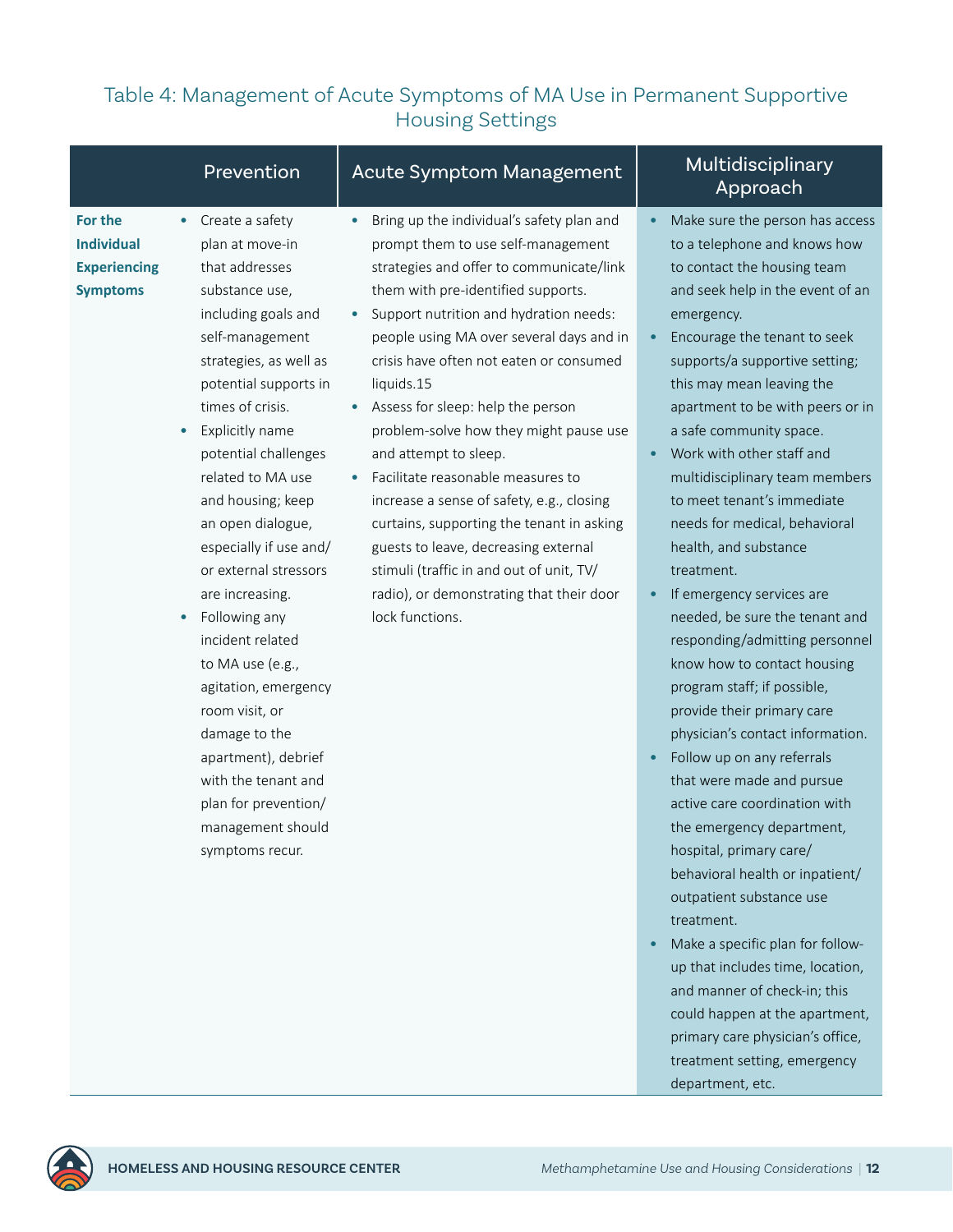<span id="page-15-0"></span>

|                                                                           | Prevention                                                                                                                                                                                                                                                                                                                                                                                                  | <b>Acute Symptom Management</b>                                                                                                                                                                                                                                                                                                                                                                                                                                                                                                                                                                                                                                                                                                                        | Multidisciplinary<br>Approach            |
|---------------------------------------------------------------------------|-------------------------------------------------------------------------------------------------------------------------------------------------------------------------------------------------------------------------------------------------------------------------------------------------------------------------------------------------------------------------------------------------------------|--------------------------------------------------------------------------------------------------------------------------------------------------------------------------------------------------------------------------------------------------------------------------------------------------------------------------------------------------------------------------------------------------------------------------------------------------------------------------------------------------------------------------------------------------------------------------------------------------------------------------------------------------------------------------------------------------------------------------------------------------------|------------------------------------------|
| <b>For Staff</b><br>$\bullet$<br><b>Members</b><br>$\bullet$<br>$\bullet$ | Work to build rapport<br>and trust with<br>tenants and identify<br>staff as a support in<br>times of crisis.<br>Plan for home visits<br>and conduct a two-<br>staff visit to increase<br>safety.<br>Notify supervisors/<br>team of planned visits<br>and locations for the<br>day.<br>Address safety<br>plans and goals with<br>tenants at non-crisis<br>encounters so they<br>are up to date if<br>needed. | Prioritize personal safety and do not<br>remain in a situation that is unsafe;<br>maintain a mode of egress from the<br>apartment/situation.<br>Use clear, calm language and provide<br>an objective assessment of the tenant's<br>concerns and their medical and safety<br>needs.<br>Assess for higher level-of-care needs and<br>support the person as appropriate, e.g.,<br>linking to a mental health professional via<br>telehealth, linking to crisis response, or 911.<br>In the event of a threat to the tenant's<br>safety (e.g., interpersonal violence),<br>identify options and make a plan to take<br>agreed-upon actions.<br>Assess the apartment for damage or<br>safety concerns and address them<br>immediately per program policies. | See this column on the previous<br>page. |

### Treatment for Methamphetamine Use Disorder

When an individual would like to decrease the amount of MA they are using or stop altogether, consider a multipronged approach. The most effective treatment options for reducing MA use are psychosocial-based interventions: contingency management and the Community Reinforcement Approach.<sup>26</sup> These interventions incentivize lifestyle modifications and harm reduction, but used on their own, they do not address some of the root causes of use, such as mental health concerns and trauma. Therefore, it is important to work as a multidisciplinary team and support access to psychiatric care and therapy and help address social needs like housing.

Medications have demonstrated some positive results in reducing cravings, but the observed treatment effects have not been large, and no FDA-approved medications for the treatment of MAUD currently exist. That said, the National Institute of Health is conducting a clinical trial evaluating the efficacy of the combination of bupropion and naltrexone, and results have been promising.<sup>27</sup> Medication management is beyond the scope of this guide.

2X Co-occurring use of opioids and methamphetamine in the United States is estimated to have doubled from 2011 to 2017.

#### **CO-OCCURRING OPIOID USE AND METHAMPHETAMINE USE DISORDER**

It is increasingly common for people to use both opioids and MA concurrently, which complicates treatment,

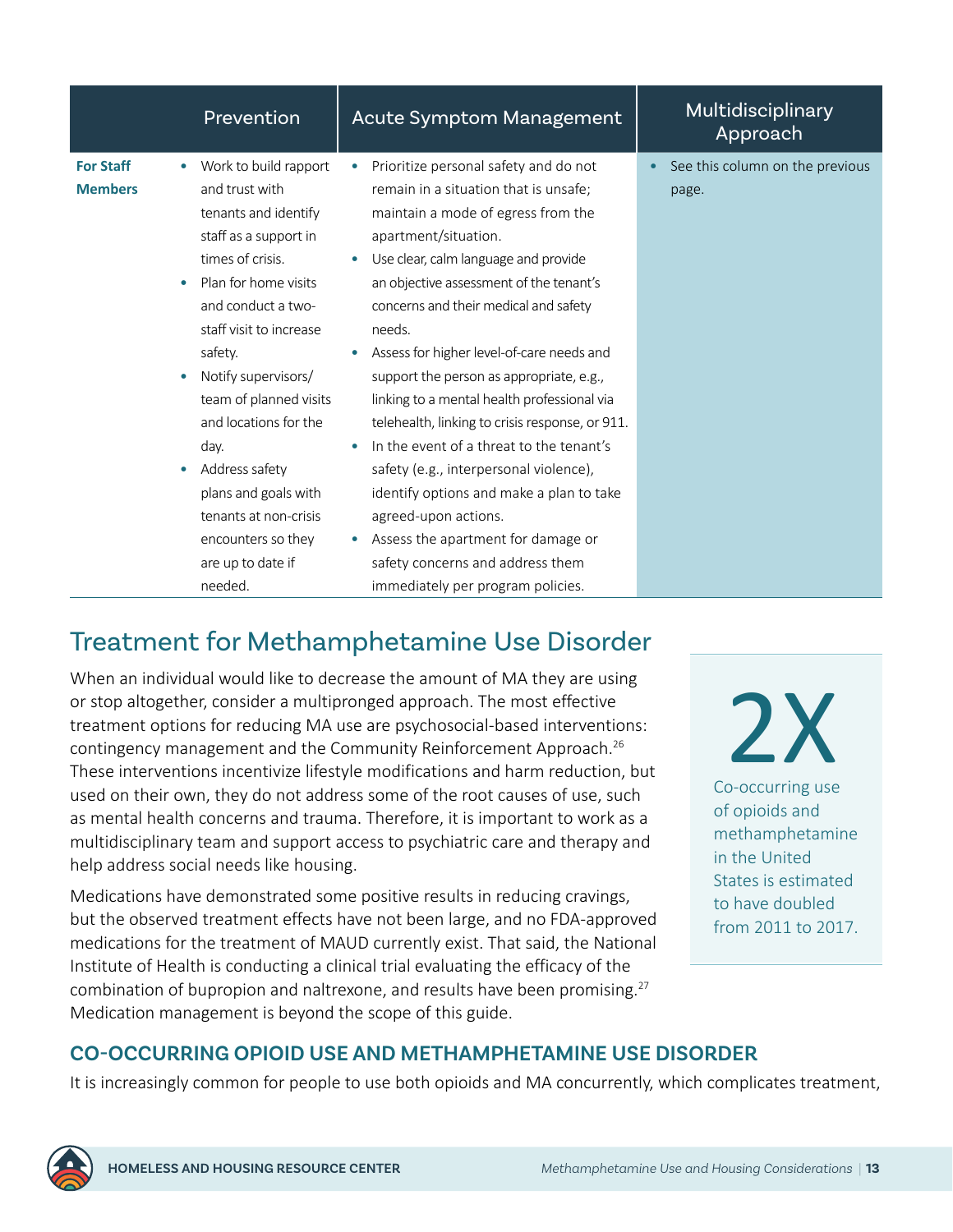<span id="page-16-0"></span>education, and harm reduction related to overdose prevention.<sup>28,29</sup> Between 2011 and 2017, research estimates that co-occurring use of opioids and MA in the United States doubled, largely due to the high produced by using the two substances together, and the potential to counteract both sedation and overamping by using the substance with the opposite effect.<sup>30</sup>

People who co-use MA and opioids, and are engaged in opioid treatment, are often under-treated for their MA use.<sup>[31](#page-20-0)</sup> In addition to the need for ongoing education on overdose risk for both substances, the interventions explained below could also help to close this treatment gap for MA users.

#### **CONTINGENCY MANAGEMENT**

Contingency management (CM) is a behavioral therapy based on an operant conditioning principle that provides positive reinforcement for evidence of behavioral change.<sup>32</sup> MA use can highjack the brain's reward system during prolonged periods of use.<sup>33</sup> Through monetary rewards for positive behavior changes, contingency management provides a competing incentive for the reward center. In the case of treating MAUD, this positive reinforcement of behavioral change can entail earning gift cards or cash prizes for kept appointments, no MA in a urine drug screen, or completing a housing application. CM can be applied to any setting and alongside other forms of substance use treatment. Compared to all other psychosocial treatments, CM has the greatest impact at improving outcomes for people with MAUD. $34$ 

#### **COMMUNITY REINFORCEMENT APPROACH**

The Community Reinforcement Approach (CRA) is a behavioral strategy that is effective and commonly used in combination with CM.<sup>[35](#page-21-0)</sup> This strategy focuses on supporting individuals to meet their substance use treatment goals and reduce harm by adapting to meet their social and emotional needs in ways other than using substances. CRA works with the individual to evaluate the function that the substance is serving in their life (functional analysis) and helps develop skillsets to create positive change.<sup>[36](#page-21-0)</sup>



*Figure 1: Elements of Community Reinforcement Approach[37](#page-21-0) (adapted from SAMHSA's [Treatment of Stimulant Use](https://store.samhsa.gov/sites/default/files/SAMHSA_Digital_Download/PEP20-06-01-001.pdf)  [Disorders](https://store.samhsa.gov/sites/default/files/SAMHSA_Digital_Download/PEP20-06-01-001.pdf) [PDF])*

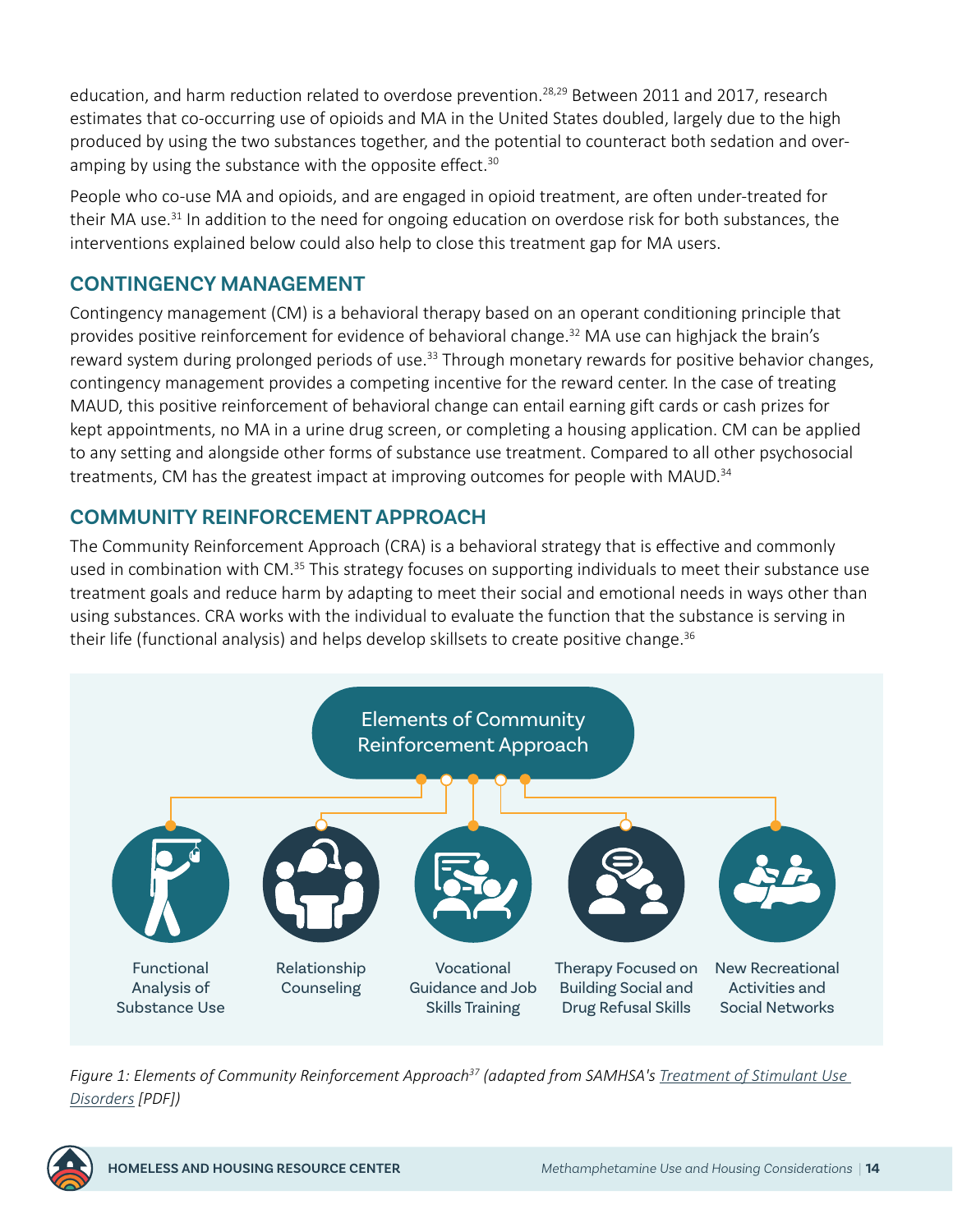<span id="page-17-0"></span>CRA is customized to every individual to allow for collaborative goal-setting between the program participant and support team. During the treatment, participants learn practical skills in areas such as communication, interpersonal effectiveness, problem-solving, employment, and recreation. Each of these skills helps the person discover new substance-free activities and supports a person-directed recovery journey.

Explore [this SAMHSA-funded online course](https://attcnetwork.org/centers/global-attc/product/motivational-incentives-positive-reinforcers-enhance-successful) for more information on how to design and implement these two behavioral interventions in your organization.

#### Learn More

[SAMHSA Treatment of Stimulant Use Disorders](https://store.samhsa.gov/sites/default/files/SAMHSA_Digital_Download/PEP20-06-01-001.pdf) [PDF] [SAMHSA Tip 33: Treatment for Stimulant Use Disorders](https://store.samhsa.gov/product/treatment-for-stimulant-use-disorders/PEP21-02-01-004) [SAMHSA Advisory: Prescription Stimulant Misuse and Prevention among Youth and Young Adults](https://store.samhsa.gov/product/prescription-stimulant-misuse-among-youth-young-adults/PEP21-06-01-003)

# **Conclusion**

People who use drugs deserve housing as much as anyone else, and securing and maintaining housing is also an important step in reducing harm from drug use and can be a catalyst for one's recovery journey. It is very difficult to make progress in recovery goals while experiencing homelessness. Housing provides a stabilizing force in someone's life that can greatly improve quality of life and safety, allowing people to begin to tackle their goals around substance use, physical health, and mental health. While the benefits of housing are clear, it can be challenging to support people using MA in the move from homelessness to housing.

This guide highlights the importance of a participant-driven, multipronged approach. Methamphetamine use can be a challenge to maintaining housing, but there are interventions that support autonomy and safety. People who have experienced homelessness and substance use are incredibly resilient individuals and can thrive in housing with the right support system.

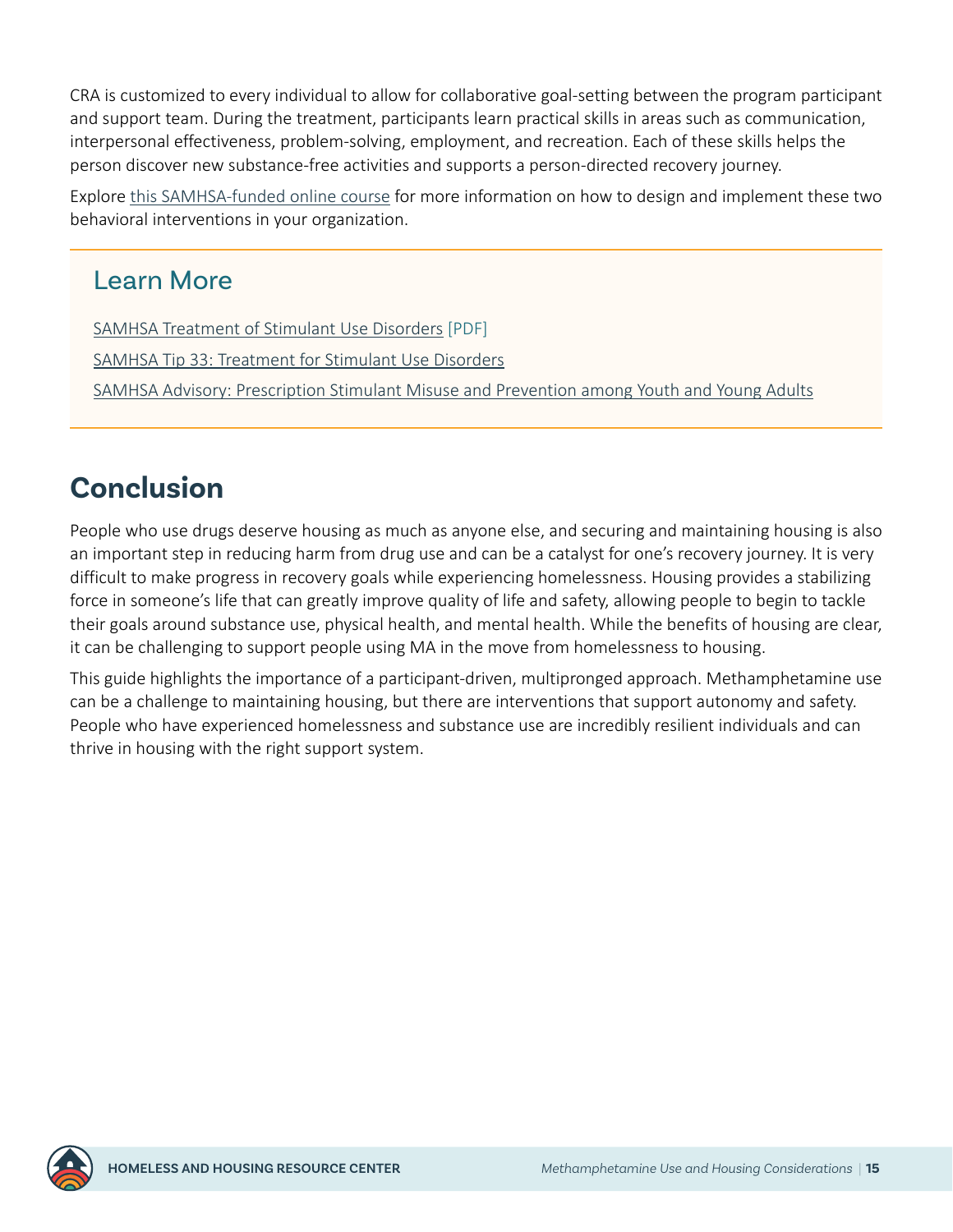# <span id="page-18-0"></span>**Endnotes**

- [1](#page-3-0) Seminerio, Michael J., Matthew J. Robson, Christopher R. McCurdy, and Rae R. Matsumoto. "Sigma Receptor Antagonists Attenuate Acute Methamphetamine-Induced Hyperthermia by a Mechanism Independent of Il-1β Mrna Expression in the Hypothalamus." *European Journal of Pharmacology* 691, no. 1-3 (2012): 103–9. [https://doi.org/10.1016/j.ejphar.2012.07.029.](https://doi.org/10.1016/j.ejphar.2012.07.029)
- [2](#page-3-0) Paulus, Martin P., and Jennifer L. Stewart. "Neurobiology, Clinical Presentation, and Treatment of Methamphetamine Use Disorder." *JAMA Psychiatry* 77, no. 9 (2020): 959. [https://doi.org/10.1001/](https://doi.org/10.1001/jamapsychiatry.2020.0246) [jamapsychiatry.2020.0246.](https://doi.org/10.1001/jamapsychiatry.2020.0246)
- [3](#page-3-0) National Institutes of Health, U.S. Department of Health and Human Services. "Methamphetamine Research Report: What Is Methamphetamine?" Last modified October 2019. [https://nida.nih.gov/](https://nida.nih.gov/publications/research-reports/methamphetamine/what-methamphetamine) [publications/research-reports/methamphetamine/what-methamphetamine](https://nida.nih.gov/publications/research-reports/methamphetamine/what-methamphetamine).
- [4](#page-4-0) Seminerio, Michael J., Matthew J. Robson, Christopher R. McCurdy, and Rae R. Matsumoto. "Sigma Receptor Antagonists Attenuate Acute Methamphetamine-Induced Hyperthermia by a Mechanism Independent of Il-1β Mrna Expression in the Hypothalamus." *European Journal of Pharmacology* 691, no. 1-3 (2012): 103–9. [https://doi.org/10.1016/j.ejphar.2012.07.029.](https://doi.org/10.1016/j.ejphar.2012.07.029)
- [5](#page-4-0) Kevil, Christopher G., Nicholas E. Goeders, Matthew D. Woolard, Md. Shenuarin Bhuiyan, Paari Dominic, Gopi K. Kolluru, Connie L. Arnold, James G. Traylor, and A. Wayne Orr. "Methamphetamine Use and Cardiovascular Disease." *Arteriosclerosis, Thrombosis, and Vascular Biology* 39, no. 9 (2019): 1739–46.<https://doi.org/10.1161/atvbaha.119.312461>.
- [6](#page-4-0) Han, Beth, Wilson M. Compton, Christopher M. Jones, Emily B. Einstein, and Nora D. Volkow. "Methamphetamine Use, Methamphetamine Use Disorder, and Associated Overdose Deaths among US Adults." *JAMA Psychiatry* 78, no. 12 (2021): 1329. [https://doi.org/10.1001/](https://doi.org/10.1001/jamapsychiatry.2021.2588) [jamapsychiatry.2021.2588.](https://doi.org/10.1001/jamapsychiatry.2021.2588)
- [7](#page-4-0) Ibid.
- [8](#page-4-0) Ellis, Matthew S., Zachary A. Kasper, and Theodore J. Cicero. "Twin Epidemics: The Surging Rise of Methamphetamine Use in Chronic Opioid Users." *Drug and Alcohol Dependence* 193 (2018): 14–20. <https://doi.org/10.1016/j.drugalcdep.2018.08.029>.
- [9](#page-4-0) Han, Beth, Wilson M. Compton, Christopher M. Jones, Emily B. Einstein, and Nora D. Volkow. "Methamphetamine Use, Methamphetamine Use Disorder, and Associated Overdose Deaths among US Adults." *JAMA Psychiatry* 78, no. 12 (2021): 1329. [https://doi.org/10.1001/](https://doi.org/10.1001/jamapsychiatry.2021.2588) [jamapsychiatry.2021.2588.](https://doi.org/10.1001/jamapsychiatry.2021.2588)
- [10](#page-4-0) Nicholas, Will, Lisa Greenwell, Benjamin F. Henwood, and Paul Simon. "Using Point-in-Time Homeless Counts to Monitor Mortality Trends among People Experiencing Homelessness in Los Angeles County, California, 2015‒2019." *American Journal of Public Health* 111, no. 12 (2021): 2212–22. [https://doi.](https://doi.org/10.2105/ajph.2021.306502) [org/10.2105/ajph.2021.306502.](https://doi.org/10.2105/ajph.2021.306502)
- [11](#page-4-0) Baggett, Travis P., Stephen W. Hwang, James J. O'Connell, Bianca C. Porneala, Erin J. Stringfellow, E. John Orav, Daniel E. Singer, and Nancy A. Rigotti. "Mortality among Homeless Adults in Boston." *JAMA Internal Medicine* 173, no. 3 (2013): 189. <https://doi.org/10.1001/jamainternmed.2013.1604>.

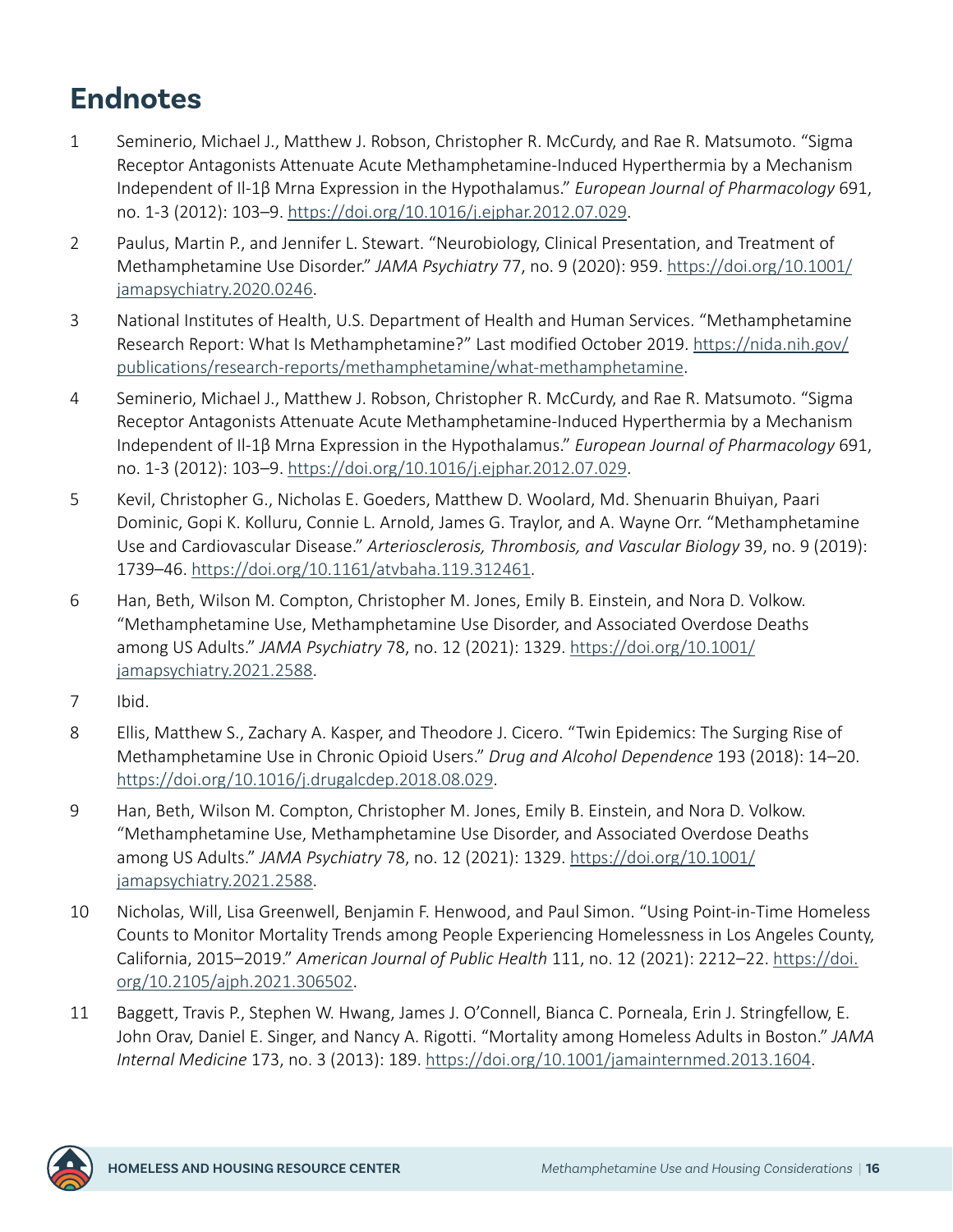- <span id="page-19-0"></span>[12](#page-5-0) Centers for Disease Control and Prevention. *Preventing Adverse Childhood Experiences: Leveraging the Best Available Evidence.* Atlanta: National Center for Injury Prevention and Control, Centers for Disease Control and Prevention, 2019.
- [13](#page-6-0) Ibid
- [14](#page-6-0) Tang, Shichao, Christopher M. Jones, April Wisdom, Hsien-Chang Lin, Sarah Bacon, and Debra Houry. "Adverse Childhood Experiences and Stimulant Use Disorders among Adults in the United States." *Psychiatry Research* 299 (2021): 113870. [https://doi.org/10.1016/j.psychres.2021.113870.](https://doi.org/10.1016/j.psychres.2021.113870)
- [15](#page-6-0) Ibid.
- [16](#page-6-0) Ren, Wenwei, Xiaoqian Luan, Jie Zhang, Priyanka Gutteea, Yan Cai, Jiyun Zhao, Yingying Gu, Chaowen Wu, Hang Su, Jingyan Tao, et al. "Brain-Derived Neurotrophic Factor Levels and Depression during Methamphetamine Withdrawal." *Journal of Affective Disorders* 221 (2017): 165–71. [https://doi.](https://doi.org/10.1016/j.jad.2017.06.017) [org/10.1016/j.jad.2017.06.017](https://doi.org/10.1016/j.jad.2017.06.017).
- [17](#page-7-0) Kevil, Christopher G., Nicholas E. Goeders, Matthew D. Woolard, Md. Shenuarin Bhuiyan, Paari Dominic, Gopi K. Kolluru, Connie L. Arnold, James G. Traylor, and A. Wayne Orr. "Methamphetamine Use and Cardiovascular Disease." *Arteriosclerosis, Thrombosis, and Vascular Biology* 39, no. 9 (2019): 1739–46.<https://doi.org/10.1161/atvbaha.119.312461>.
- [18](#page-7-0) National Institutes of Health, U.S. Department of Health and Human Services. "Methamphetamine Research Report: What Is Methamphetamine?" Last modified October 2019. [https://nida.nih.gov/](https://nida.nih.gov/publications/research-reports/methamphetamine/what-methamphetamine) [publications/research-reports/methamphetamine/what-methamphetamine](https://nida.nih.gov/publications/research-reports/methamphetamine/what-methamphetamine).
- [19](#page-7-0) Reddy, Pavan KV, Edward Chau, Sagar V Patel, Katharine Yang, Tien MH Ng, and Uri Elkayam. "Characteristics of Methamphetamine-Associated Cardiomyopathy and the Impact of Methamphetamine Use on Cardiac Dysfunction." *The American Journal of Cardiology* 154 (2021): 86–91. [https://doi.org/10.1016/j.amjcard.2021.06.001.](https://doi.org/10.1016/j.amjcard.2021.06.001)
- [20](#page-7-0) National Institutes of Health, U.S. Department of Health and Human Services. "Methamphetamine Research Report: What Is Methamphetamine?" Last modified October 2019. [https://nida.nih.gov/](https://nida.nih.gov/publications/research-reports/methamphetamine/what-methamphetamine) [publications/research-reports/methamphetamine/what-methamphetamine](https://nida.nih.gov/publications/research-reports/methamphetamine/what-methamphetamine).
- [21](#page-7-0) Ibid.
- [22](#page-7-0) Miller, Michelle, Ji-Young Lee, Jennifer A. Fulcher, Margaret E. Roach, Samantha E. Dilworth, Antonio Chahine, Suresh Pallikkuth, Dietmar Fuchs, Savita Pahwa, and Adam W. Carrico. "Getting to the Point: Methamphetamine Injection Is Associated with Biomarkers Relevant to HIV Pathogenesis." *Drug and Alcohol Dependence* 213 (2020): 108133.<https://doi.org/10.1016/j.drugalcdep.2020.108133>.
- [23](#page-8-0) Shetty, Vivek, Lauren Harrell, Debra A. Murphy, Steven Vitero, Alexis Gutierrez, Thomas R. Belin, Bruce A. Dye, and Vladimir W. Spolsky. "Dental Disease Patterns in Methamphetamine Users." *The Journal of the American Dental Association* 146, no. 12 (2015): 875–85. [https://doi.org/10.1016/j.](https://doi.org/10.1016/j.adaj.2015.09.012) [adaj.2015.09.012.](https://doi.org/10.1016/j.adaj.2015.09.012)
- [24](#page-8-0) Harding, Robert W., Katherine T. Wagner, Phillip Fiuty, Krysti P. Smith, Kimberly Page, and Karla D. Wagner. "'It's Called Overamping': Experiences of Overdose among People Who Use Methamphetamine." *Harm Reduction Journal* 19, no. 1 (2022). [https://doi.org/10.1186/s12954-022-](https://doi.org/10.1186/s12954-022-00588-7) [00588-7](https://doi.org/10.1186/s12954-022-00588-7).

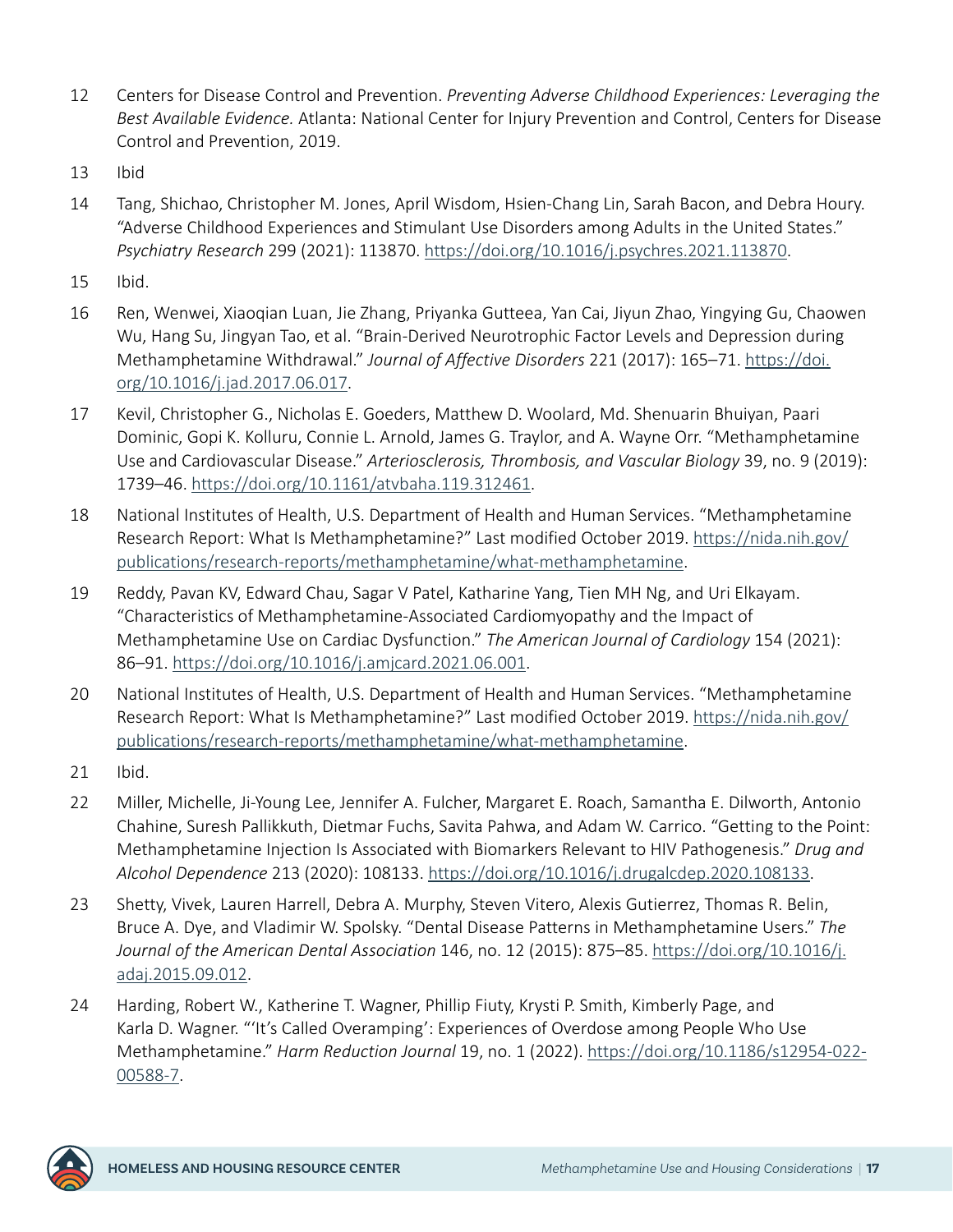- <span id="page-20-0"></span>[25](#page-8-0) Seminerio, Michael J., Matthew J. Robson, Christopher R. McCurdy, and Rae R. Matsumoto. "Sigma Receptor Antagonists Attenuate Acute Methamphetamine-Induced Hyperthermia by a Mechanism Independent of Il-1β Mrna Expression in the Hypothalamus." *European Journal of Pharmacology* 691, no. 1-3 (2012): 103–9. [https://doi.org/10.1016/j.ejphar.2012.07.029.](https://doi.org/10.1016/j.ejphar.2012.07.029)
- [26](#page-15-0) De Crescenzo, Franco, Marco Ciabattini, Gian Loreto D'Alò, Riccardo De Giorgi, Cinzia Del Giovane, Carolina Cassar, Luigi Janiri, Nicolas Clark, Michael Joshua Ostacher, and Andrea Cipriani. "Comparative Efficacy and Acceptability of Psychosocial Interventions for Individuals with Cocaine and Amphetamine Addiction: A Systematic Review and Network Meta-Analysis." *PLOS Medicine* 15, no. 12 (2018). [https://](https://doi.org/10.1371/journal.pmed.1002715) [doi.org/10.1371/journal.pmed.1002715.](https://doi.org/10.1371/journal.pmed.1002715)
- [27](#page-15-0) Trivedi, Madhukar H., Robrina Walker, Walter Ling, Adriane dela Cruz, Gaurav Sharma, Thomas Carmody, Udi E. Ghitza, et al. "Bupropion and Naltrexone in Methamphetamine Use Disorder." *New England Journal of Medicine* 384, no. 2 (2021): 140–53.<https://doi.org/10.1056/nejmoa2020214>.
- [28](#page-16-0) Ellis, Matthew S., Zachary A. Kasper, and Theodore J. Cicero. "Twin Epidemics: The Surging Rise of Methamphetamine Use in Chronic Opioid Users." *Drug and Alcohol Dependence* 193 (2018): 14–20. <https://doi.org/10.1016/j.drugalcdep.2018.08.029>.
- [29](#page-16-0) Daniulaityte, Raminta, Sydney M. Silverstein, Timothy N. Crawford, Silvia S. Martins, William Zule, Angela J. Zaragoza, and Robert G. Carlson. "Methamphetamine Use and Its Correlates among Individuals with Opioid Use Disorder in a Midwestern U.S. City." *Substance Use & Misuse* 55, no. 11 (2020): 1781–89. [https://doi.org/10.1080/10826084.2020.1765805.](https://doi.org/10.1080/10826084.2020.1765805)
- [30](#page-16-0) Ellis, Matthew S., Zachary A. Kasper, and Theodore J. Cicero. "Twin Epidemics: The Surging Rise of Methamphetamine Use in Chronic Opioid Users." *Drug and Alcohol Dependence* 193 (2018): 14–20. <https://doi.org/10.1016/j.drugalcdep.2018.08.029>.
- [31](#page-16-0) Yen Li, Mimi, George A. Alba, Julian Mitton, and Benjamin Bearnot. "Care-Engaged Individuals with Polysubstance Use in Northeastern US Are Undertreated for Methamphetamine Use Disorder: A Retrospective Cohort Study." *Addiction Science & Clinical Practice* 16, no. 1 (2021). [https://doi.](https://doi.org/10.1186/s13722-021-00267-1) [org/10.1186/s13722-021-00267-1](https://doi.org/10.1186/s13722-021-00267-1).
- [32](#page-16-0) Petry, Nancy M., Sheila M. Alessi, Todd A. Olmstead, Carla J. Rash, and Kristyn Zajac. "Contingency Management Treatment for Substance Use Disorders: How Far Has It Come, and Where Does It Need to Go?" *Psychology of Addictive Behaviors* 31, no. 8 (2017): 897–906. [https://doi.org/10.1037/](https://doi.org/10.1037/adb0000287) [adb0000287.](https://doi.org/10.1037/adb0000287)
- [33](#page-16-0) Bischoff-Grethe, Amanda, Colm G Connolly, Stephan J Jordan, Gregory G Brown, Martin P Paulus, Susan F Tapert, Robert K Heaton, Steven P Woods, and Igor Grant. "Altered Reward Expectancy in Individuals with Recent Methamphetamine Dependence." *Journal of Psychopharmacology* 31, no. 1 (2016): 17–30. [https://doi.org/10.1177/0269881116668590.](https://doi.org/10.1177/0269881116668590)
- [34](#page-16-0) Daniulaityte, Raminta, Sydney M. Silverstein, Timothy N. Crawford, Silvia S. Martins, William Zule, Angela J. Zaragoza, and Robert G. Carlson. "Methamphetamine Use and Its Correlates among Individuals with Opioid Use Disorder in a Midwestern U.S. City." *Substance Use & Misuse* 55, no. 11 (2020): 1781–89. [https://doi.org/10.1080/10826084.2020.1765805.](https://doi.org/10.1080/10826084.2020.1765805)